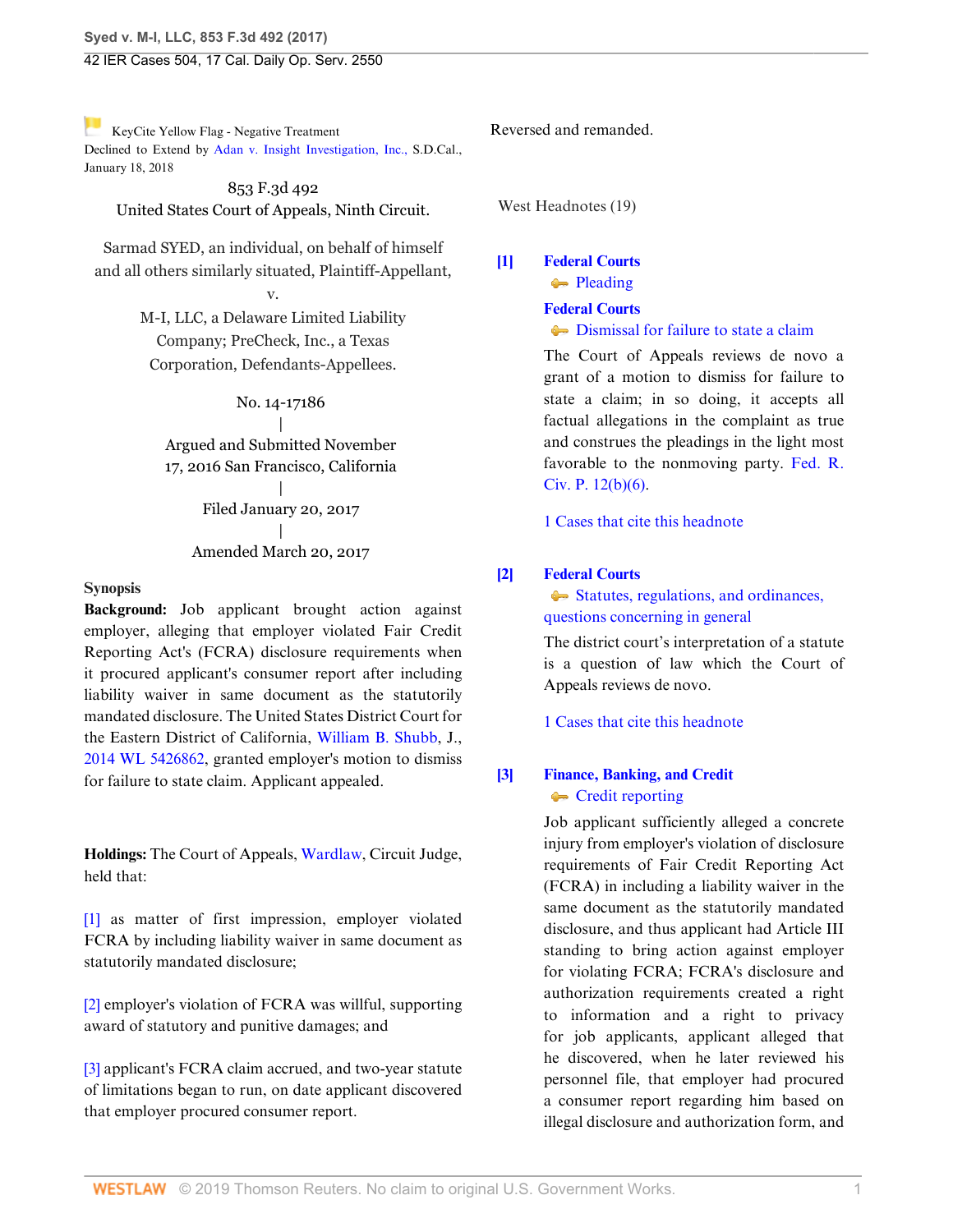this allegation indicated that applicant was not aware he was signing a waiver authorizing credit check when he signed it. [U.S. Const. art.](http://www.westlaw.com/Link/Document/FullText?findType=L&pubNum=1000583&cite=USCOARTIIIS2CL1&originatingDoc=I34acc4f00de111e79277eb58f3dd13cc&refType=LQ&originationContext=document&vr=3.0&rs=cblt1.0&transitionType=DocumentItem&contextData=(sc.Default)) [3, § 2, cl. 1](http://www.westlaw.com/Link/Document/FullText?findType=L&pubNum=1000583&cite=USCOARTIIIS2CL1&originatingDoc=I34acc4f00de111e79277eb58f3dd13cc&refType=LQ&originationContext=document&vr=3.0&rs=cblt1.0&transitionType=DocumentItem&contextData=(sc.Default)); Consumer Credit Protection Act § 604, [15 U.S.C.A. § 1681b\(b\)\(2\)\(A\)](http://www.westlaw.com/Link/Document/FullText?findType=L&pubNum=1000546&cite=15USCAS1681B&originatingDoc=I34acc4f00de111e79277eb58f3dd13cc&refType=SP&originationContext=document&vr=3.0&rs=cblt1.0&transitionType=DocumentItem&contextData=(sc.Default)#co_pp_1eca000045f07).

[33 Cases that cite this headnote](http://www.westlaw.com/Link/RelatedInformation/DocHeadnoteLink?docGuid=I34acc4f00de111e79277eb58f3dd13cc&headnoteId=204126180200420180720231629&originationContext=document&vr=3.0&rs=cblt1.0&transitionType=CitingReferences&contextData=(sc.Default))

#### <span id="page-1-1"></span>**[\[4\]](#page-6-3) [Federal Civil Procedure](http://www.westlaw.com/Browse/Home/KeyNumber/170A/View.html?docGuid=I34acc4f00de111e79277eb58f3dd13cc&originationContext=document&vr=3.0&rs=cblt1.0&transitionType=DocumentItem&contextData=(sc.Default))**

• [Construction of pleadings](http://www.westlaw.com/Browse/Home/KeyNumber/170Ak1829/View.html?docGuid=I34acc4f00de111e79277eb58f3dd13cc&originationContext=document&vr=3.0&rs=cblt1.0&transitionType=DocumentItem&contextData=(sc.Default))

At the stage of a motion to dismiss for failure to state a claim, the court presumes that general allegations embrace those specific facts that are necessary to support a claim. [Fed. R. Civ. P. 12\(b\)\(6\)](http://www.westlaw.com/Link/Document/FullText?findType=L&pubNum=1000600&cite=USFRCPR12&originatingDoc=I34acc4f00de111e79277eb58f3dd13cc&refType=LQ&originationContext=document&vr=3.0&rs=cblt1.0&transitionType=DocumentItem&contextData=(sc.Default)).

[1 Cases that cite this headnote](http://www.westlaw.com/Link/RelatedInformation/DocHeadnoteLink?docGuid=I34acc4f00de111e79277eb58f3dd13cc&headnoteId=204126180201820180720231629&originationContext=document&vr=3.0&rs=cblt1.0&transitionType=CitingReferences&contextData=(sc.Default))

### <span id="page-1-2"></span>**[\[5\]](#page-6-4) [Federal Civil Procedure](http://www.westlaw.com/Browse/Home/KeyNumber/170A/View.html?docGuid=I34acc4f00de111e79277eb58f3dd13cc&originationContext=document&vr=3.0&rs=cblt1.0&transitionType=DocumentItem&contextData=(sc.Default))**

• [In general; injury or interest](http://www.westlaw.com/Browse/Home/KeyNumber/170Ak103.2/View.html?docGuid=I34acc4f00de111e79277eb58f3dd13cc&originationContext=document&vr=3.0&rs=cblt1.0&transitionType=DocumentItem&contextData=(sc.Default))

Standing must be supported at each stage of the litigation in the same manner as any other essential element of the case, and what suffices at the motion-to-dismiss stage may not suffice at later stages of the proceedings when the facts are tested. [Fed. R. Civ. P. 12\(b\)\(6\).](http://www.westlaw.com/Link/Document/FullText?findType=L&pubNum=1000600&cite=USFRCPR12&originatingDoc=I34acc4f00de111e79277eb58f3dd13cc&refType=LQ&originationContext=document&vr=3.0&rs=cblt1.0&transitionType=DocumentItem&contextData=(sc.Default))

### [Cases that cite this headnote](http://www.westlaw.com/Link/RelatedInformation/DocHeadnoteLink?docGuid=I34acc4f00de111e79277eb58f3dd13cc&headnoteId=204126180201920180720231629&originationContext=document&vr=3.0&rs=cblt1.0&transitionType=CitingReferences&contextData=(sc.Default))

# <span id="page-1-3"></span>**[\[6\]](#page-6-5) [Finance, Banking, and Credit](http://www.westlaw.com/Browse/Home/KeyNumber/172H/View.html?docGuid=I34acc4f00de111e79277eb58f3dd13cc&originationContext=document&vr=3.0&rs=cblt1.0&transitionType=DocumentItem&contextData=(sc.Default))** [Credit reporting](http://www.westlaw.com/Browse/Home/KeyNumber/172Hk1597/View.html?docGuid=I34acc4f00de111e79277eb58f3dd13cc&originationContext=document&vr=3.0&rs=cblt1.0&transitionType=DocumentItem&contextData=(sc.Default))

A plaintiff who alleges a bare procedural violation of the Fair Credit Reporting Act (FCRA), divorced from any concrete harm, fails to satisfy Article III's injury-in-fact requirement for standing. [U.S. Const. art. 3,](http://www.westlaw.com/Link/Document/FullText?findType=L&pubNum=1000583&cite=USCOARTIIIS2CL1&originatingDoc=I34acc4f00de111e79277eb58f3dd13cc&refType=LQ&originationContext=document&vr=3.0&rs=cblt1.0&transitionType=DocumentItem&contextData=(sc.Default)) [§ 2, cl. 1;](http://www.westlaw.com/Link/Document/FullText?findType=L&pubNum=1000583&cite=USCOARTIIIS2CL1&originatingDoc=I34acc4f00de111e79277eb58f3dd13cc&refType=LQ&originationContext=document&vr=3.0&rs=cblt1.0&transitionType=DocumentItem&contextData=(sc.Default)) Consumer Credit Protection Act, § 602 et seq., [15 U.S.C.A. § 1681 et seq.](http://www.westlaw.com/Link/Document/FullText?findType=L&pubNum=1000546&cite=15USCAS1681&originatingDoc=I34acc4f00de111e79277eb58f3dd13cc&refType=LQ&originationContext=document&vr=3.0&rs=cblt1.0&transitionType=DocumentItem&contextData=(sc.Default))

## [18 Cases that cite this headnote](http://www.westlaw.com/Link/RelatedInformation/DocHeadnoteLink?docGuid=I34acc4f00de111e79277eb58f3dd13cc&headnoteId=204126180200320180720231629&originationContext=document&vr=3.0&rs=cblt1.0&transitionType=CitingReferences&contextData=(sc.Default))

# <span id="page-1-0"></span>**[\[7\]](#page-7-0) [Finance, Banking, and Credit](http://www.westlaw.com/Browse/Home/KeyNumber/172H/View.html?docGuid=I34acc4f00de111e79277eb58f3dd13cc&originationContext=document&vr=3.0&rs=cblt1.0&transitionType=DocumentItem&contextData=(sc.Default)) [Employers](http://www.westlaw.com/Browse/Home/KeyNumber/172Hk1436/View.html?docGuid=I34acc4f00de111e79277eb58f3dd13cc&originationContext=document&vr=3.0&rs=cblt1.0&transitionType=DocumentItem&contextData=(sc.Default))**

Employer, in seeking consumer report from job applicant, violated Fair Credit Reporting Act's disclosure requirements by including liability waiver in same document as statutorily mandated disclosure;

FCRA unambiguously required document that consisted solely of the disclosure, with one exception permitting consumer's authorization to be on same page. Consumer Credit Protection Act § 604, [15 U.S.C.A. §](http://www.westlaw.com/Link/Document/FullText?findType=L&pubNum=1000546&cite=15USCAS1681B&originatingDoc=I34acc4f00de111e79277eb58f3dd13cc&refType=SP&originationContext=document&vr=3.0&rs=cblt1.0&transitionType=DocumentItem&contextData=(sc.Default)#co_pp_1eca000045f07)  $1681b(b)(2)(A)$ .

[14 Cases that cite this headnote](http://www.westlaw.com/Link/RelatedInformation/DocHeadnoteLink?docGuid=I34acc4f00de111e79277eb58f3dd13cc&headnoteId=204126180200520180720231629&originationContext=document&vr=3.0&rs=cblt1.0&transitionType=CitingReferences&contextData=(sc.Default))

## <span id="page-1-4"></span>**[\[8\]](#page-7-1) [Statutes](http://www.westlaw.com/Browse/Home/KeyNumber/361/View.html?docGuid=I34acc4f00de111e79277eb58f3dd13cc&originationContext=document&vr=3.0&rs=cblt1.0&transitionType=DocumentItem&contextData=(sc.Default))**

**[Plain Language; Plain, Ordinary, or](http://www.westlaw.com/Browse/Home/KeyNumber/361III(B)/View.html?docGuid=I34acc4f00de111e79277eb58f3dd13cc&originationContext=document&vr=3.0&rs=cblt1.0&transitionType=DocumentItem&contextData=(sc.Default))** [Common Meaning](http://www.westlaw.com/Browse/Home/KeyNumber/361III(B)/View.html?docGuid=I34acc4f00de111e79277eb58f3dd13cc&originationContext=document&vr=3.0&rs=cblt1.0&transitionType=DocumentItem&contextData=(sc.Default))

Where congressional intent has been expressed in reasonably plain terms, that language must ordinarily be regarded as conclusive.

[1 Cases that cite this headnote](http://www.westlaw.com/Link/RelatedInformation/DocHeadnoteLink?docGuid=I34acc4f00de111e79277eb58f3dd13cc&headnoteId=204126180200620180720231629&originationContext=document&vr=3.0&rs=cblt1.0&transitionType=CitingReferences&contextData=(sc.Default))

# <span id="page-1-5"></span>**[\[9\]](#page-7-2) [Statutes](http://www.westlaw.com/Browse/Home/KeyNumber/361/View.html?docGuid=I34acc4f00de111e79277eb58f3dd13cc&originationContext=document&vr=3.0&rs=cblt1.0&transitionType=DocumentItem&contextData=(sc.Default))**

# [Absence of Ambiguity; Application of](http://www.westlaw.com/Browse/Home/KeyNumber/361k1107/View.html?docGuid=I34acc4f00de111e79277eb58f3dd13cc&originationContext=document&vr=3.0&rs=cblt1.0&transitionType=DocumentItem&contextData=(sc.Default)) [Clear or Unambiguous Statute or Language](http://www.westlaw.com/Browse/Home/KeyNumber/361k1107/View.html?docGuid=I34acc4f00de111e79277eb58f3dd13cc&originationContext=document&vr=3.0&rs=cblt1.0&transitionType=DocumentItem&contextData=(sc.Default))

When the meaning of the words seems to be intelligible upon a simple reading, the Court of Appeals shall spend no time upon generalities concerning the principles of statutory interpretation.

[Cases that cite this headnote](http://www.westlaw.com/Link/RelatedInformation/DocHeadnoteLink?docGuid=I34acc4f00de111e79277eb58f3dd13cc&headnoteId=204126180200720180720231629&originationContext=document&vr=3.0&rs=cblt1.0&transitionType=CitingReferences&contextData=(sc.Default))

# <span id="page-1-6"></span>**[\[10\]](#page-8-0) [Statutes](http://www.westlaw.com/Browse/Home/KeyNumber/361/View.html?docGuid=I34acc4f00de111e79277eb58f3dd13cc&originationContext=document&vr=3.0&rs=cblt1.0&transitionType=DocumentItem&contextData=(sc.Default))**

# Statute as a Whole: Relation of Parts to [Whole and to One Another](http://www.westlaw.com/Browse/Home/KeyNumber/361III(E)/View.html?docGuid=I34acc4f00de111e79277eb58f3dd13cc&originationContext=document&vr=3.0&rs=cblt1.0&transitionType=DocumentItem&contextData=(sc.Default))

It is the duty of the Court of Appeals to give effect, if possible, to every clause and word of a statute.

[Cases that cite this headnote](http://www.westlaw.com/Link/RelatedInformation/DocHeadnoteLink?docGuid=I34acc4f00de111e79277eb58f3dd13cc&headnoteId=204126180200820180720231629&originationContext=document&vr=3.0&rs=cblt1.0&transitionType=CitingReferences&contextData=(sc.Default))

# <span id="page-1-7"></span>**[\[11\]](#page-8-1) [Statutes](http://www.westlaw.com/Browse/Home/KeyNumber/361/View.html?docGuid=I34acc4f00de111e79277eb58f3dd13cc&originationContext=document&vr=3.0&rs=cblt1.0&transitionType=DocumentItem&contextData=(sc.Default))**

# [Exceptions, limitations, and conditions](http://www.westlaw.com/Browse/Home/KeyNumber/361k1376/View.html?docGuid=I34acc4f00de111e79277eb58f3dd13cc&originationContext=document&vr=3.0&rs=cblt1.0&transitionType=DocumentItem&contextData=(sc.Default))

An implied exception to an express statute is justifiable only when it comports with the basic purpose of the statute.

[Cases that cite this headnote](http://www.westlaw.com/Link/RelatedInformation/DocHeadnoteLink?docGuid=I34acc4f00de111e79277eb58f3dd13cc&headnoteId=204126180200920180720231629&originationContext=document&vr=3.0&rs=cblt1.0&transitionType=CitingReferences&contextData=(sc.Default))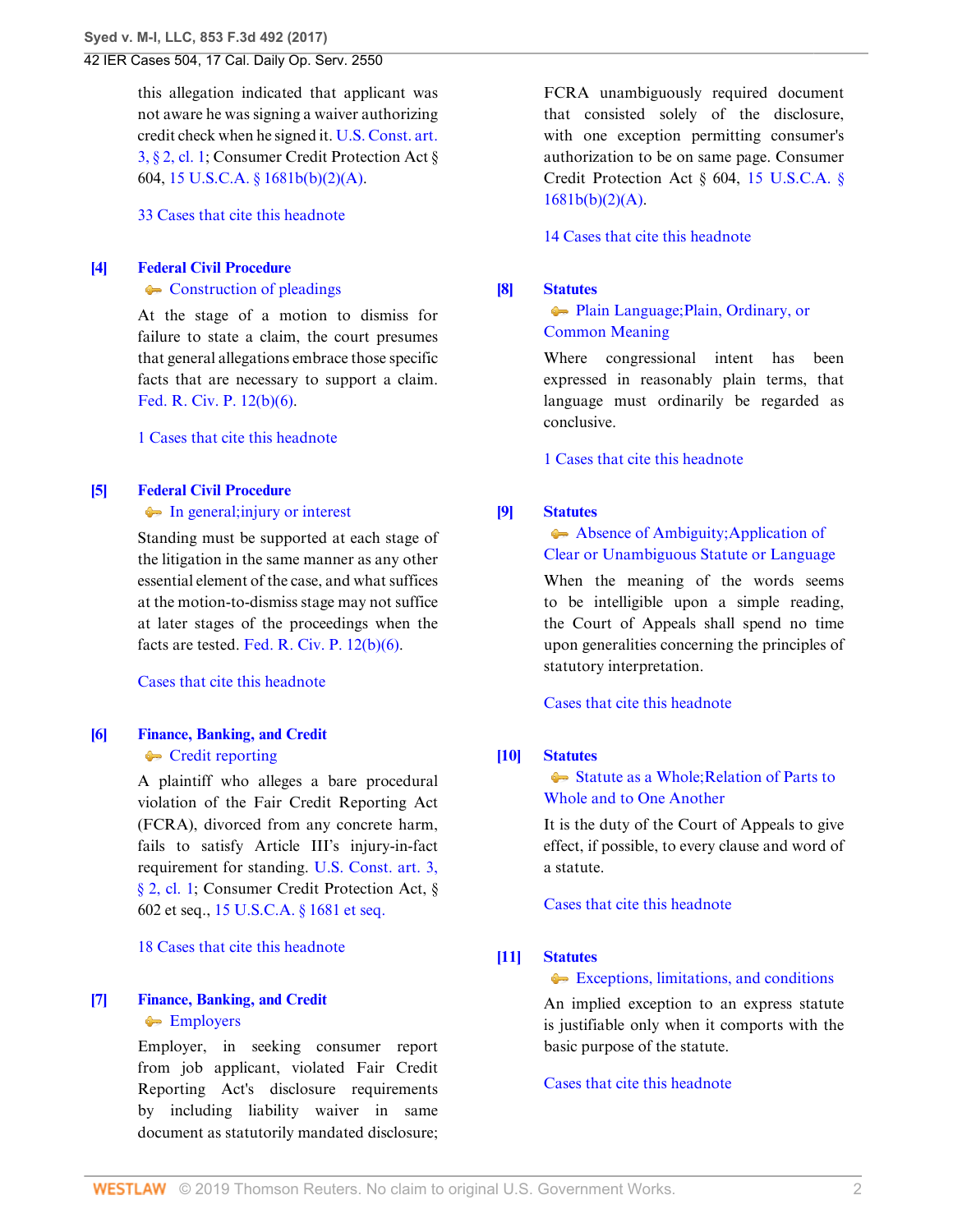## <span id="page-2-2"></span>**[\[12\]](#page-8-2) [Statutes](http://www.westlaw.com/Browse/Home/KeyNumber/361/View.html?docGuid=I34acc4f00de111e79277eb58f3dd13cc&originationContext=document&vr=3.0&rs=cblt1.0&transitionType=DocumentItem&contextData=(sc.Default))**

• Plain, literal, or clear meaning;  [ambiguity](http://www.westlaw.com/Browse/Home/KeyNumber/361k1242/View.html?docGuid=I34acc4f00de111e79277eb58f3dd13cc&originationContext=document&vr=3.0&rs=cblt1.0&transitionType=DocumentItem&contextData=(sc.Default))

Reference to legislative history is inappropriate when the text of the statute is unambiguous.

[Cases that cite this headnote](http://www.westlaw.com/Link/RelatedInformation/DocHeadnoteLink?docGuid=I34acc4f00de111e79277eb58f3dd13cc&headnoteId=204126180201020180720231629&originationContext=document&vr=3.0&rs=cblt1.0&transitionType=CitingReferences&contextData=(sc.Default))

# <span id="page-2-0"></span>**[\[13\]](#page-9-0) [Finance, Banking, and Credit](http://www.westlaw.com/Browse/Home/KeyNumber/172H/View.html?docGuid=I34acc4f00de111e79277eb58f3dd13cc&originationContext=document&vr=3.0&rs=cblt1.0&transitionType=DocumentItem&contextData=(sc.Default)) [Employers](http://www.westlaw.com/Browse/Home/KeyNumber/172Hk1436/View.html?docGuid=I34acc4f00de111e79277eb58f3dd13cc&originationContext=document&vr=3.0&rs=cblt1.0&transitionType=DocumentItem&contextData=(sc.Default))**

**[Finance, Banking, and Credit](http://www.westlaw.com/Browse/Home/KeyNumber/172H/View.html?docGuid=I34acc4f00de111e79277eb58f3dd13cc&originationContext=document&vr=3.0&rs=cblt1.0&transitionType=DocumentItem&contextData=(sc.Default))** [Statutory damages or penalties](http://www.westlaw.com/Browse/Home/KeyNumber/172Hk1649/View.html?docGuid=I34acc4f00de111e79277eb58f3dd13cc&originationContext=document&vr=3.0&rs=cblt1.0&transitionType=DocumentItem&contextData=(sc.Default))

## **[Finance, Banking, and Credit](http://www.westlaw.com/Browse/Home/KeyNumber/172H/View.html?docGuid=I34acc4f00de111e79277eb58f3dd13cc&originationContext=document&vr=3.0&rs=cblt1.0&transitionType=DocumentItem&contextData=(sc.Default)) [Punitive or exemplary damages](http://www.westlaw.com/Browse/Home/KeyNumber/172Hk1651/View.html?docGuid=I34acc4f00de111e79277eb58f3dd13cc&originationContext=document&vr=3.0&rs=cblt1.0&transitionType=DocumentItem&contextData=(sc.Default))**

Employer's violation of Fair Credit Reporting Act (FCRA), in which employer procured job applicant's consumer report after including liability waiver in same document as the statutorily mandated disclosure, was willful, and thus statutory and punitive damages were available to applicant; FCRA unambiguously barred a prospective employer from including a liability waiver on a disclosure document provided a job applicant, such that employer's subjective interpretation to the contrary was reckless, despite lack of relevant case law. Consumer Credit Protection Act §§ 604, 616, [15 U.S.C.A. §§ 1681b\(b\)\(2\)\(A\),](http://www.westlaw.com/Link/Document/FullText?findType=L&pubNum=1000546&cite=15USCAS1681B&originatingDoc=I34acc4f00de111e79277eb58f3dd13cc&refType=SP&originationContext=document&vr=3.0&rs=cblt1.0&transitionType=DocumentItem&contextData=(sc.Default)#co_pp_1eca000045f07) [1681n.](http://www.westlaw.com/Link/Document/FullText?findType=L&pubNum=1000546&cite=15USCAS1681N&originatingDoc=I34acc4f00de111e79277eb58f3dd13cc&refType=LQ&originationContext=document&vr=3.0&rs=cblt1.0&transitionType=DocumentItem&contextData=(sc.Default))

[13 Cases that cite this headnote](http://www.westlaw.com/Link/RelatedInformation/DocHeadnoteLink?docGuid=I34acc4f00de111e79277eb58f3dd13cc&headnoteId=204126180201120180720231629&originationContext=document&vr=3.0&rs=cblt1.0&transitionType=CitingReferences&contextData=(sc.Default))

### <span id="page-2-3"></span>**[\[14\]](#page-9-1) [Finance, Banking, and Credit](http://www.westlaw.com/Browse/Home/KeyNumber/172H/View.html?docGuid=I34acc4f00de111e79277eb58f3dd13cc&originationContext=document&vr=3.0&rs=cblt1.0&transitionType=DocumentItem&contextData=(sc.Default))**

• [Statutory damages or penalties](http://www.westlaw.com/Browse/Home/KeyNumber/172Hk1649/View.html?docGuid=I34acc4f00de111e79277eb58f3dd13cc&originationContext=document&vr=3.0&rs=cblt1.0&transitionType=DocumentItem&contextData=(sc.Default))

**[Finance, Banking, and Credit](http://www.westlaw.com/Browse/Home/KeyNumber/172H/View.html?docGuid=I34acc4f00de111e79277eb58f3dd13cc&originationContext=document&vr=3.0&rs=cblt1.0&transitionType=DocumentItem&contextData=(sc.Default))**

**[Punitive or exemplary damages](http://www.westlaw.com/Browse/Home/KeyNumber/172Hk1651/View.html?docGuid=I34acc4f00de111e79277eb58f3dd13cc&originationContext=document&vr=3.0&rs=cblt1.0&transitionType=DocumentItem&contextData=(sc.Default))** 

A party does not act in reckless disregard of the Fair Credit Reporting Act (FCRA), such that a violation would be considered willful, as required for statutory and punitive damages, unless the action is not only a violation under a reasonable reading of the statute's terms, but shows that the company ran a risk of violating the law substantially greater than the risk associated with a reading that was merely careless. Consumer Credit Protection Act § 616, [15 U.S.C.A. § 1681n](http://www.westlaw.com/Link/Document/FullText?findType=L&pubNum=1000546&cite=15USCAS1681N&originatingDoc=I34acc4f00de111e79277eb58f3dd13cc&refType=LQ&originationContext=document&vr=3.0&rs=cblt1.0&transitionType=DocumentItem&contextData=(sc.Default)).

[10 Cases that cite this headnote](http://www.westlaw.com/Link/RelatedInformation/DocHeadnoteLink?docGuid=I34acc4f00de111e79277eb58f3dd13cc&headnoteId=204126180201220180720231629&originationContext=document&vr=3.0&rs=cblt1.0&transitionType=CitingReferences&contextData=(sc.Default))

#### <span id="page-2-4"></span>**[\[15\]](#page-9-2) [Finance, Banking, and Credit](http://www.westlaw.com/Browse/Home/KeyNumber/172H/View.html?docGuid=I34acc4f00de111e79277eb58f3dd13cc&originationContext=document&vr=3.0&rs=cblt1.0&transitionType=DocumentItem&contextData=(sc.Default))**

[Administrative Agencies and Proceedings](http://www.westlaw.com/Browse/Home/KeyNumber/172HXVI(K)3/View.html?docGuid=I34acc4f00de111e79277eb58f3dd13cc&originationContext=document&vr=3.0&rs=cblt1.0&transitionType=DocumentItem&contextData=(sc.Default))

Informal opinion letters of Federal Trade Commission (FTC) staff members do not constitute authoritative guidance for Court of Appeals in interpreting the Fair Credit Reporting Act (FCRA). Consumer Credit Protection Act, § 602 et seq., [15 U.S.C.A. §](http://www.westlaw.com/Link/Document/FullText?findType=L&pubNum=1000546&cite=15USCAS1681&originatingDoc=I34acc4f00de111e79277eb58f3dd13cc&refType=LQ&originationContext=document&vr=3.0&rs=cblt1.0&transitionType=DocumentItem&contextData=(sc.Default)) [1681 et seq.](http://www.westlaw.com/Link/Document/FullText?findType=L&pubNum=1000546&cite=15USCAS1681&originatingDoc=I34acc4f00de111e79277eb58f3dd13cc&refType=LQ&originationContext=document&vr=3.0&rs=cblt1.0&transitionType=DocumentItem&contextData=(sc.Default))

[Cases that cite this headnote](http://www.westlaw.com/Link/RelatedInformation/DocHeadnoteLink?docGuid=I34acc4f00de111e79277eb58f3dd13cc&headnoteId=204126180201620180720231629&originationContext=document&vr=3.0&rs=cblt1.0&transitionType=CitingReferences&contextData=(sc.Default))

### <span id="page-2-5"></span>**[\[16\]](#page-10-0) [Finance, Banking, and Credit](http://www.westlaw.com/Browse/Home/KeyNumber/172H/View.html?docGuid=I34acc4f00de111e79277eb58f3dd13cc&originationContext=document&vr=3.0&rs=cblt1.0&transitionType=DocumentItem&contextData=(sc.Default))**

• [Statutory damages or penalties](http://www.westlaw.com/Browse/Home/KeyNumber/172Hk1649/View.html?docGuid=I34acc4f00de111e79277eb58f3dd13cc&originationContext=document&vr=3.0&rs=cblt1.0&transitionType=DocumentItem&contextData=(sc.Default))

#### **[Finance, Banking, and Credit](http://www.westlaw.com/Browse/Home/KeyNumber/172H/View.html?docGuid=I34acc4f00de111e79277eb58f3dd13cc&originationContext=document&vr=3.0&rs=cblt1.0&transitionType=DocumentItem&contextData=(sc.Default))**

**[Punitive or exemplary damages](http://www.westlaw.com/Browse/Home/KeyNumber/172Hk1651/View.html?docGuid=I34acc4f00de111e79277eb58f3dd13cc&originationContext=document&vr=3.0&rs=cblt1.0&transitionType=DocumentItem&contextData=(sc.Default))** 

Where a party's action violates an unambiguous statutory requirement under the Fair Credit Reporting Act (FCRA), that fact alone may be sufficient to conclude that its violation is reckless, and therefore willful, supporting award of statutory and punitive damages under FCRA. Consumer Credit Protection Act § 616, [15 U.S.C.A. § 1681n\(a\)](http://www.westlaw.com/Link/Document/FullText?findType=L&pubNum=1000546&cite=15USCAS1681N&originatingDoc=I34acc4f00de111e79277eb58f3dd13cc&refType=SP&originationContext=document&vr=3.0&rs=cblt1.0&transitionType=DocumentItem&contextData=(sc.Default)#co_pp_8b3b0000958a4).

[12 Cases that cite this headnote](http://www.westlaw.com/Link/RelatedInformation/DocHeadnoteLink?docGuid=I34acc4f00de111e79277eb58f3dd13cc&headnoteId=204126180201720180720231629&originationContext=document&vr=3.0&rs=cblt1.0&transitionType=CitingReferences&contextData=(sc.Default))

## <span id="page-2-1"></span>**[\[17\]](#page-11-0) [Limitation of Actions](http://www.westlaw.com/Browse/Home/KeyNumber/241/View.html?docGuid=I34acc4f00de111e79277eb58f3dd13cc&originationContext=document&vr=3.0&rs=cblt1.0&transitionType=DocumentItem&contextData=(sc.Default))**

**Exercise Created by Statute** 

#### **[Limitation of Actions](http://www.westlaw.com/Browse/Home/KeyNumber/241/View.html?docGuid=I34acc4f00de111e79277eb58f3dd13cc&originationContext=document&vr=3.0&rs=cblt1.0&transitionType=DocumentItem&contextData=(sc.Default))**

#### **[Consumers' remedies](http://www.westlaw.com/Browse/Home/KeyNumber/241k95(16)/View.html?docGuid=I34acc4f00de111e79277eb58f3dd13cc&originationContext=document&vr=3.0&rs=cblt1.0&transitionType=DocumentItem&contextData=(sc.Default))**

Job applicant's Fair Credit Reporting Act (FCRA) claim, alleging that employer violated FCRA's disclosure requirements when it procured applicant's consumer report after including liability waiver in same document as the statutorily mandated disclosure, accrued, and two-year statute of limitations began to run, on date applicant discovered that employer procured consumer report, not on date of allegedly improper disclosure. Consumer Credit Protection Act §§ 604, 618, [15 U.S.C.A. §§ 1681b\(b\)\(2\)\(A\),](http://www.westlaw.com/Link/Document/FullText?findType=L&pubNum=1000546&cite=15USCAS1681B&originatingDoc=I34acc4f00de111e79277eb58f3dd13cc&refType=SP&originationContext=document&vr=3.0&rs=cblt1.0&transitionType=DocumentItem&contextData=(sc.Default)#co_pp_1eca000045f07) [1681p](http://www.westlaw.com/Link/Document/FullText?findType=L&pubNum=1000546&cite=15USCAS1681P&originatingDoc=I34acc4f00de111e79277eb58f3dd13cc&refType=LQ&originationContext=document&vr=3.0&rs=cblt1.0&transitionType=DocumentItem&contextData=(sc.Default)).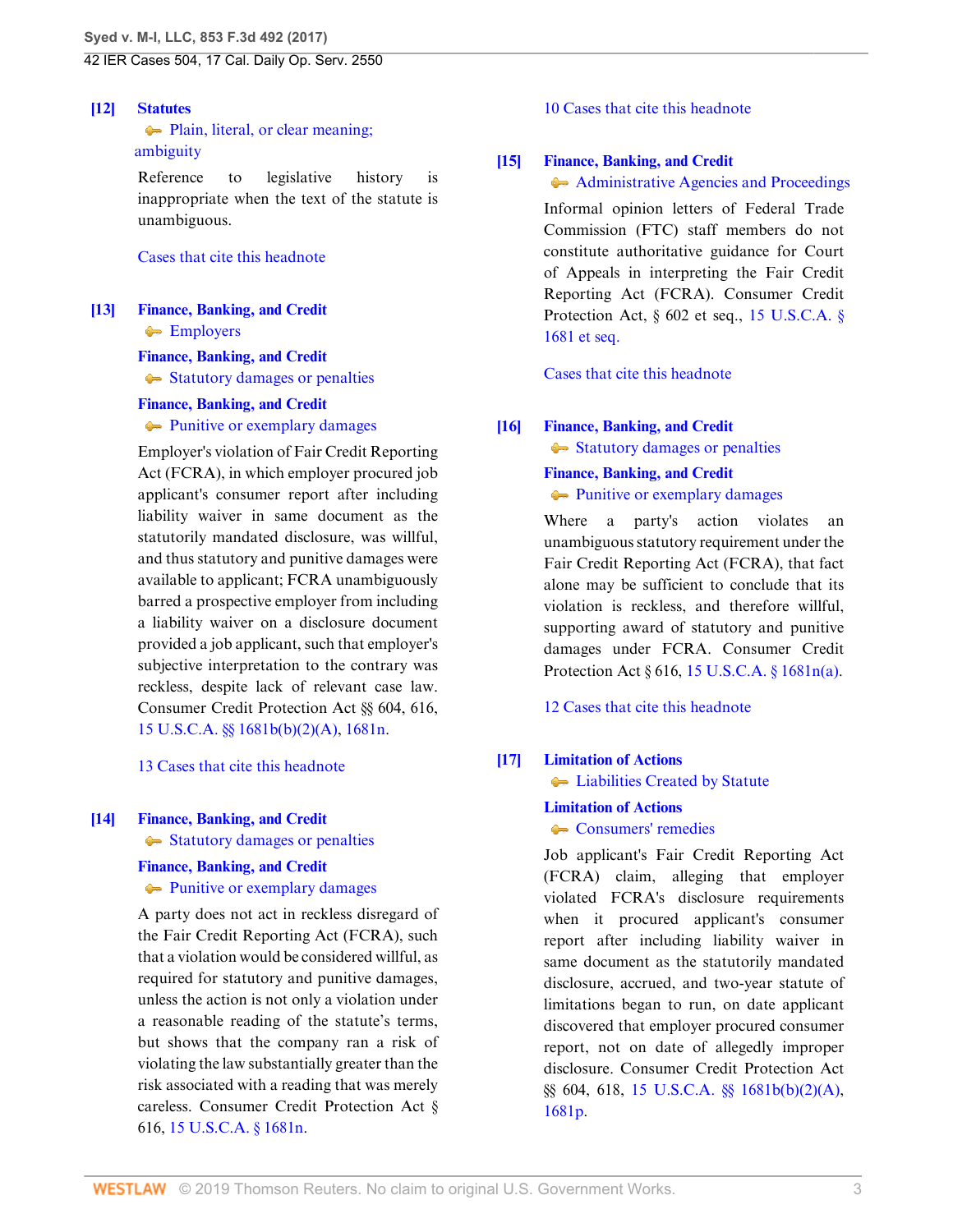## [17 Cases that cite this headnote](http://www.westlaw.com/Link/RelatedInformation/DocHeadnoteLink?docGuid=I34acc4f00de111e79277eb58f3dd13cc&headnoteId=204126180201520180720231629&originationContext=document&vr=3.0&rs=cblt1.0&transitionType=CitingReferences&contextData=(sc.Default))

#### <span id="page-3-0"></span>**[\[18\]](#page-11-1) [Federal Courts](http://www.westlaw.com/Browse/Home/KeyNumber/170B/View.html?docGuid=I34acc4f00de111e79277eb58f3dd13cc&originationContext=document&vr=3.0&rs=cblt1.0&transitionType=DocumentItem&contextData=(sc.Default))**

• [Theory and Grounds of Decision of](http://www.westlaw.com/Browse/Home/KeyNumber/170Bk3548/View.html?docGuid=I34acc4f00de111e79277eb58f3dd13cc&originationContext=document&vr=3.0&rs=cblt1.0&transitionType=DocumentItem&contextData=(sc.Default)) [Lower Court](http://www.westlaw.com/Browse/Home/KeyNumber/170Bk3548/View.html?docGuid=I34acc4f00de111e79277eb58f3dd13cc&originationContext=document&vr=3.0&rs=cblt1.0&transitionType=DocumentItem&contextData=(sc.Default))

The Court of Appeals may affirm on any basis fairly supported by the record.

#### [Cases that cite this headnote](http://www.westlaw.com/Link/RelatedInformation/DocHeadnoteLink?docGuid=I34acc4f00de111e79277eb58f3dd13cc&headnoteId=204126180201320180720231629&originationContext=document&vr=3.0&rs=cblt1.0&transitionType=CitingReferences&contextData=(sc.Default))

## <span id="page-3-1"></span>**[\[19\]](#page-11-2) [Finance, Banking, and Credit](http://www.westlaw.com/Browse/Home/KeyNumber/172H/View.html?docGuid=I34acc4f00de111e79277eb58f3dd13cc&originationContext=document&vr=3.0&rs=cblt1.0&transitionType=DocumentItem&contextData=(sc.Default)) [Employers](http://www.westlaw.com/Browse/Home/KeyNumber/172Hk1436/View.html?docGuid=I34acc4f00de111e79277eb58f3dd13cc&originationContext=document&vr=3.0&rs=cblt1.0&transitionType=DocumentItem&contextData=(sc.Default))**

A prospective employer does not violate the Fair Credit Reporting Act (FCRA) by providing a disclosure that violates the FCRA's disclosure requirement; the employer violates the FCRA only where, after violating its disclosure procedures, it procures or causes to be procured a consumer report about the job applicant. Consumer Credit Protection Act § 604, [15 U.S.C.A. § 1681b\(b\)\(2\)\(A\).](http://www.westlaw.com/Link/Document/FullText?findType=L&pubNum=1000546&cite=15USCAS1681B&originatingDoc=I34acc4f00de111e79277eb58f3dd13cc&refType=SP&originationContext=document&vr=3.0&rs=cblt1.0&transitionType=DocumentItem&contextData=(sc.Default)#co_pp_1eca000045f07)

#### [16 Cases that cite this headnote](http://www.westlaw.com/Link/RelatedInformation/DocHeadnoteLink?docGuid=I34acc4f00de111e79277eb58f3dd13cc&headnoteId=204126180201420180720231629&originationContext=document&vr=3.0&rs=cblt1.0&transitionType=CitingReferences&contextData=(sc.Default))

**\*495** Appeal from the United States District Court for the Eastern District of California, [William B. Shubb](http://www.westlaw.com/Link/Document/FullText?findType=h&pubNum=176284&cite=0243065301&originatingDoc=I34acc4f00de111e79277eb58f3dd13cc&refType=RQ&originationContext=document&vr=3.0&rs=cblt1.0&transitionType=DocumentItem&contextData=(sc.Default)), District Judge, Presiding, D.C. No. 1:14-cv-00742-WBS-BAM

### **Attorneys and Law Firms**

[Peter R. Dion-Kindem](http://www.westlaw.com/Link/Document/FullText?findType=h&pubNum=176284&cite=0344432001&originatingDoc=I34acc4f00de111e79277eb58f3dd13cc&refType=RQ&originationContext=document&vr=3.0&rs=cblt1.0&transitionType=DocumentItem&contextData=(sc.Default)) (argued), Peter R. Dion-Kindem P.C., Woodland Hills, California; [Lonnie C. Blanchard,](http://www.westlaw.com/Link/Document/FullText?findType=h&pubNum=176284&cite=0162590501&originatingDoc=I34acc4f00de111e79277eb58f3dd13cc&refType=RQ&originationContext=document&vr=3.0&rs=cblt1.0&transitionType=DocumentItem&contextData=(sc.Default)) [III,](http://www.westlaw.com/Link/Document/FullText?findType=h&pubNum=176284&cite=0162590501&originatingDoc=I34acc4f00de111e79277eb58f3dd13cc&refType=RQ&originationContext=document&vr=3.0&rs=cblt1.0&transitionType=DocumentItem&contextData=(sc.Default)) The Blanchard Law Group, Los Angeles, California; for Plaintiff-Appellant.

[Jason S. Mills](http://www.westlaw.com/Link/Document/FullText?findType=h&pubNum=176284&cite=0351250901&originatingDoc=I34acc4f00de111e79277eb58f3dd13cc&refType=RQ&originationContext=document&vr=3.0&rs=cblt1.0&transitionType=DocumentItem&contextData=(sc.Default)) (argued) and [Alexis M. Gabrielson](http://www.westlaw.com/Link/Document/FullText?findType=h&pubNum=176284&cite=0493608099&originatingDoc=I34acc4f00de111e79277eb58f3dd13cc&refType=RQ&originationContext=document&vr=3.0&rs=cblt1.0&transitionType=DocumentItem&contextData=(sc.Default)), Morgan Lewis & Bockius LLP, Los Angeles, California; [Allyson N. Ho,](http://www.westlaw.com/Link/Document/FullText?findType=h&pubNum=176284&cite=0369617501&originatingDoc=I34acc4f00de111e79277eb58f3dd13cc&refType=RQ&originationContext=document&vr=3.0&rs=cblt1.0&transitionType=DocumentItem&contextData=(sc.Default)) Morgan Lewis & Bockius LLP, Dallas, Texas; [Thomas M. Peterson](http://www.westlaw.com/Link/Document/FullText?findType=h&pubNum=176284&cite=0167765101&originatingDoc=I34acc4f00de111e79277eb58f3dd13cc&refType=RQ&originationContext=document&vr=3.0&rs=cblt1.0&transitionType=DocumentItem&contextData=(sc.Default)), Morgan Lewis & Bockius LLP, San Francisco, California; [Judd E. Stone](http://www.westlaw.com/Link/Document/FullText?findType=h&pubNum=176284&cite=0499655599&originatingDoc=I34acc4f00de111e79277eb58f3dd13cc&refType=RQ&originationContext=document&vr=3.0&rs=cblt1.0&transitionType=DocumentItem&contextData=(sc.Default)), Morgan Lewis & Bockius LLP, Washington, D.C.; for Defendant-Appellee M-I, LLC.

[E. Michelle Drake](http://www.westlaw.com/Link/Document/FullText?findType=h&pubNum=176284&cite=0386276401&originatingDoc=I34acc4f00de111e79277eb58f3dd13cc&refType=RQ&originationContext=document&vr=3.0&rs=cblt1.0&transitionType=DocumentItem&contextData=(sc.Default)) and [John Albanese,](http://www.westlaw.com/Link/Document/FullText?findType=h&pubNum=176284&cite=0486306201&originatingDoc=I34acc4f00de111e79277eb58f3dd13cc&refType=RQ&originationContext=document&vr=3.0&rs=cblt1.0&transitionType=DocumentItem&contextData=(sc.Default)) Berger & Montague, P.C., Minneapolis, Minnesota, for Amici Curiae National Association of Consumer Advocates and National Consumer Law Center.

[Daniel E. Jones](http://www.westlaw.com/Link/Document/FullText?findType=h&pubNum=176284&cite=0433341301&originatingDoc=I34acc4f00de111e79277eb58f3dd13cc&refType=RQ&originationContext=document&vr=3.0&rs=cblt1.0&transitionType=DocumentItem&contextData=(sc.Default)), [Archis A. Parasharami](http://www.westlaw.com/Link/Document/FullText?findType=h&pubNum=176284&cite=0335109801&originatingDoc=I34acc4f00de111e79277eb58f3dd13cc&refType=RQ&originationContext=document&vr=3.0&rs=cblt1.0&transitionType=DocumentItem&contextData=(sc.Default)), and [Andrew J.](http://www.westlaw.com/Link/Document/FullText?findType=h&pubNum=176284&cite=0335110001&originatingDoc=I34acc4f00de111e79277eb58f3dd13cc&refType=RQ&originationContext=document&vr=3.0&rs=cblt1.0&transitionType=DocumentItem&contextData=(sc.Default)) [Pincus](http://www.westlaw.com/Link/Document/FullText?findType=h&pubNum=176284&cite=0335110001&originatingDoc=I34acc4f00de111e79277eb58f3dd13cc&refType=RQ&originationContext=document&vr=3.0&rs=cblt1.0&transitionType=DocumentItem&contextData=(sc.Default)), Mayer Brown LLP, Washington, D.C.; [Warren](http://www.westlaw.com/Link/Document/FullText?findType=h&pubNum=176284&cite=0429172501&originatingDoc=I34acc4f00de111e79277eb58f3dd13cc&refType=RQ&originationContext=document&vr=3.0&rs=cblt1.0&transitionType=DocumentItem&contextData=(sc.Default)) [Postman](http://www.westlaw.com/Link/Document/FullText?findType=h&pubNum=176284&cite=0429172501&originatingDoc=I34acc4f00de111e79277eb58f3dd13cc&refType=RQ&originationContext=document&vr=3.0&rs=cblt1.0&transitionType=DocumentItem&contextData=(sc.Default)) and [Kate Comerford Todd](http://www.westlaw.com/Link/Document/FullText?findType=h&pubNum=176284&cite=0494866299&originatingDoc=I34acc4f00de111e79277eb58f3dd13cc&refType=RQ&originationContext=document&vr=3.0&rs=cblt1.0&transitionType=DocumentItem&contextData=(sc.Default)), U.S. Chamber Litigation Center, Inc., Washington, D.C.; for Amicus Curiae Chamber of Commerce of the United States.

Before: [Mary M. Schroeder,](http://www.westlaw.com/Link/Document/FullText?findType=h&pubNum=176284&cite=0258081801&originatingDoc=I34acc4f00de111e79277eb58f3dd13cc&refType=RQ&originationContext=document&vr=3.0&rs=cblt1.0&transitionType=DocumentItem&contextData=(sc.Default)) [Kim McLane Wardlaw,](http://www.westlaw.com/Link/Document/FullText?findType=h&pubNum=176284&cite=0231873901&originatingDoc=I34acc4f00de111e79277eb58f3dd13cc&refType=RQ&originationContext=document&vr=3.0&rs=cblt1.0&transitionType=DocumentItem&contextData=(sc.Default)) and [John B. Owens,](http://www.westlaw.com/Link/Document/FullText?findType=h&pubNum=176284&cite=0483904801&originatingDoc=I34acc4f00de111e79277eb58f3dd13cc&refType=RQ&originationContext=document&vr=3.0&rs=cblt1.0&transitionType=DocumentItem&contextData=(sc.Default)) Circuit Judges.

### **ORDER**

The opinion filed on January 20, 2017 is hereby amended, and an amended opinion is filed concurrently with this order.

With that amendment, the panel has unanimously voted to deny the petition for panel rehearing. Judges Wardlaw and Owens have voted to deny the petition for rehearing en banc, and Judge Schroeder has so recommended.

The full court has been advised of the suggestion for rehearing en banc and no active judge has requested a vote on whether to rehear the matter en banc. [Fed. R. App. P.](http://www.westlaw.com/Link/Document/FullText?findType=L&pubNum=1000599&cite=USFRAPR35&originatingDoc=I34acc4f00de111e79277eb58f3dd13cc&refType=LQ&originationContext=document&vr=3.0&rs=cblt1.0&transitionType=DocumentItem&contextData=(sc.Default)) [35](http://www.westlaw.com/Link/Document/FullText?findType=L&pubNum=1000599&cite=USFRAPR35&originatingDoc=I34acc4f00de111e79277eb58f3dd13cc&refType=LQ&originationContext=document&vr=3.0&rs=cblt1.0&transitionType=DocumentItem&contextData=(sc.Default)).

Accordingly, the petition for panel rehearing and the petition for rehearing en banc are **DENIED**. No further petitions for rehearing or for rehearing en banc will be entertained. The mandate shall issue forthwith.

### **IT IS SO ORDERED.**

### **OPINION**

### [WARDLAW,](http://www.westlaw.com/Link/Document/FullText?findType=h&pubNum=176284&cite=0231873901&originatingDoc=I34acc4f00de111e79277eb58f3dd13cc&refType=RQ&originationContext=document&vr=3.0&rs=cblt1.0&transitionType=DocumentItem&contextData=(sc.Default)) Circuit Judge:

The modern information age has shined a spotlight on information privacy, and on the widespread use of consumer credit reports to collect information in violation of consumers' privacy rights. This case presents a question of first impression in the federal courts of appeals: whether a prospective employer may satisfy the Fair **\*496** Credit Reporting Act's ("FCRA") disclosure requirements by providing a job applicant with a disclosure that "a consumer report may be obtained for employment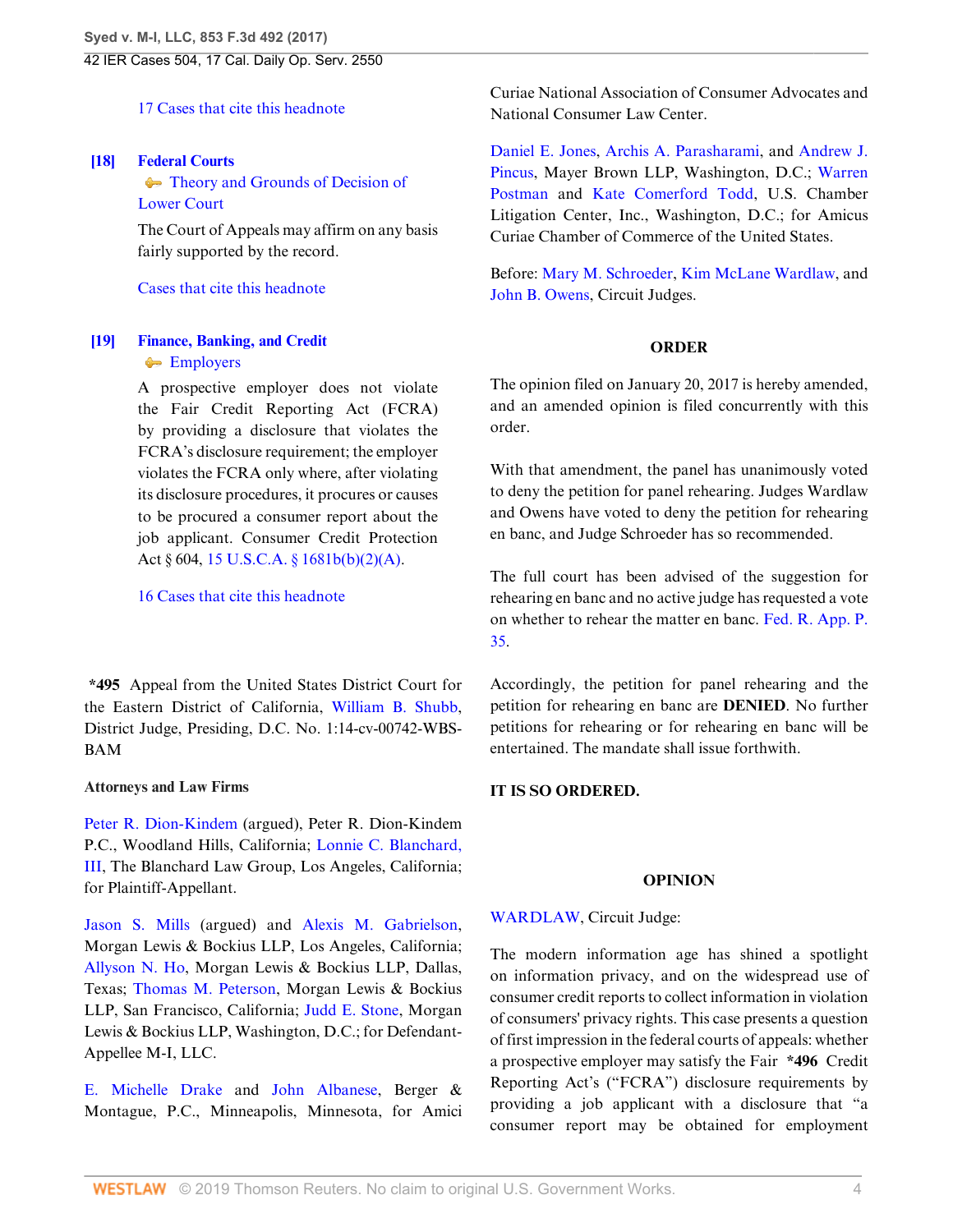purposes" which simultaneously serves as a liability waiver for the prospective employer and others.<sup>[1](#page-12-0)</sup> See 15 U.S.C. §  $1681b(b)(2)(A)$ . We hold that a prospective employer violates [Section 1681b\(b\)\(2\)\(A\)](http://www.westlaw.com/Link/Document/FullText?findType=L&pubNum=1000546&cite=15USCAS1681B&originatingDoc=I34acc4f00de111e79277eb58f3dd13cc&refType=SP&originationContext=document&vr=3.0&rs=cblt1.0&transitionType=DocumentItem&contextData=(sc.Default)#co_pp_1eca000045f07) when it procures a job applicant's consumer report after including a liability waiver in the same document as the statutorily mandated disclosure. We also hold that, in light of the clear statutory language that the disclosure document must consist "solely" of the disclosure, a prospective employer's violation of the FCRA is "willful" when the employer includes terms in addition to the disclosure, such as the liability waiver here, before procuring a consumer report or causing one to be procured.

#### **I.**

#### *A. Fair Credit Reporting Act*.

Congress enacted the FCRA in 1970 in response to concerns about corporations' increasingly sophisticated use of consumers' personal information in making credit and other decisions. Fair Credit Reporting Act of 1970, Pub. L. 91-508, § 602, 84 Stat. 1114, 1128. Specifically, Congress recognized the need to "ensure fair and accurate credit reporting, promote efficiency in the banking system, and protect consumer privacy." *[Safeco Ins. Co. v. Burr](http://www.westlaw.com/Link/Document/FullText?findType=Y&serNum=2012395817&pubNum=0000708&originatingDoc=I34acc4f00de111e79277eb58f3dd13cc&refType=RP&originationContext=document&vr=3.0&rs=cblt1.0&transitionType=DocumentItem&contextData=(sc.Default))*, [551 U.S. 47, 52, 127 S.Ct. 2201, 167 L.Ed.2d 1045 \(2007\)](http://www.westlaw.com/Link/Document/FullText?findType=Y&serNum=2012395817&pubNum=0000708&originatingDoc=I34acc4f00de111e79277eb58f3dd13cc&refType=RP&originationContext=document&vr=3.0&rs=cblt1.0&transitionType=DocumentItem&contextData=(sc.Default)). Congress thus required the use of reasonable procedures in procuring and using a "consumer report," defined as

> any written, oral, or other communication of any information by a consumer reporting agency bearing on a consumer's credit worthiness, credit standing, credit capacity, character, general reputation, personal characteristics, or mode of living which is used or expected to be used or collected in whole or in part for the purpose of serving as a factor in establishing the consumer's eligibility for (A) credit or insurance to be used primarily for personal, family, or household purposes; (B) employment purposes;

or (C) any other purpose authorized under [the statute].

#### <span id="page-4-0"></span>[15 U.S.C. § 1681a\(d\).](http://www.westlaw.com/Link/Document/FullText?findType=L&pubNum=1000546&cite=15USCAS1681A&originatingDoc=I34acc4f00de111e79277eb58f3dd13cc&refType=SP&originationContext=document&vr=3.0&rs=cblt1.0&transitionType=DocumentItem&contextData=(sc.Default)#co_pp_5ba1000067d06)

Congress amended the FCRA in 1996. Consumer Credit Reporting Reform Act of 1996, [Pub. L. 104-208, §](http://www.westlaw.com/Link/Document/FullText?findType=l&pubNum=1077005&cite=UUID(I747341D64B-9E4A43B3D8A-975AE78FBD0)&originatingDoc=I34acc4f00de111e79277eb58f3dd13cc&refType=SL&originationContext=document&vr=3.0&rs=cblt1.0&transitionType=DocumentItem&contextData=(sc.Default)) [2403, 110 Stat. 3009](http://www.westlaw.com/Link/Document/FullText?findType=l&pubNum=1077005&cite=UUID(I747341D64B-9E4A43B3D8A-975AE78FBD0)&originatingDoc=I34acc4f00de111e79277eb58f3dd13cc&refType=SL&originationContext=document&vr=3.0&rs=cblt1.0&transitionType=DocumentItem&contextData=(sc.Default))-426, 3009-431. It recognized "the significant amount of inaccurate information that was being reported by consumer reporting agencies and the difficulties that consumers faced getting such errors corrected." [S. Rep. No. 108-166 at 5–6](http://www.westlaw.com/Link/Document/FullText?findType=Y&serNum=0296050597&pubNum=0001503&originatingDoc=I34acc4f00de111e79277eb58f3dd13cc&refType=TV&originationContext=document&vr=3.0&rs=cblt1.0&transitionType=DocumentItem&contextData=(sc.Default)) (2003) (describing 1996 amendments). Congress was specifically concerned that prospective employers were obtaining and using consumer reports in a manner that violated job applicants' privacy rights. [S. Rep. No. 104-185 at 35](http://www.westlaw.com/Link/Document/FullText?findType=Y&serNum=0105960016&pubNum=0001503&originatingDoc=I34acc4f00de111e79277eb58f3dd13cc&refType=TV&originationContext=document&vr=3.0&rs=cblt1.0&transitionType=DocumentItem&contextData=(sc.Default)) (1995). The disclosure and authorization provision codified at [15 U.S.C. § 1681b\(b\)\(2\)\(A\)](http://www.westlaw.com/Link/Document/FullText?findType=L&pubNum=1000546&cite=15USCAS1681B&originatingDoc=I34acc4f00de111e79277eb58f3dd13cc&refType=SP&originationContext=document&vr=3.0&rs=cblt1.0&transitionType=DocumentItem&contextData=(sc.Default)#co_pp_1eca000045f07) was intended to address this concern by requiring the prospective employer to disclose that it may obtain the applicant's consumer report for employment purposes and providing the means by which the prospective employee might prevent the prospective employer from doing so—withholding of authorization. [S. Rep. No. 104-185 at 35.](http://www.westlaw.com/Link/Document/FullText?findType=Y&serNum=0105960016&pubNum=0001503&originatingDoc=I34acc4f00de111e79277eb58f3dd13cc&refType=TV&originationContext=document&vr=3.0&rs=cblt1.0&transitionType=DocumentItem&contextData=(sc.Default)) This provision furthers Congress's overarching **\*497** purposes of ensuring accurate credit reporting, promoting efficient error correction, and protecting privacy. *See [Safeco](http://www.westlaw.com/Link/Document/FullText?findType=Y&serNum=2012395817&pubNum=0000708&originatingDoc=I34acc4f00de111e79277eb58f3dd13cc&refType=RP&originationContext=document&vr=3.0&rs=cblt1.0&transitionType=DocumentItem&contextData=(sc.Default))*, [551 U.S. at 52, 127 S.Ct. 2201.](http://www.westlaw.com/Link/Document/FullText?findType=Y&serNum=2012395817&pubNum=0000708&originatingDoc=I34acc4f00de111e79277eb58f3dd13cc&refType=RP&originationContext=document&vr=3.0&rs=cblt1.0&transitionType=DocumentItem&contextData=(sc.Default)) Indeed, in addition to securing job applicants' privacy rights by enabling them to withhold authorization to obtain their consumer reports, the provision promotes error correction by providing applicants with an opportunity to warn a prospective employer of errors in the report before the employer decides against hiring the applicant on the basis of information contained in the report. $<sup>2</sup>$  $<sup>2</sup>$  $<sup>2</sup>$ </sup>

<span id="page-4-1"></span>Congress prohibited procurement of consumer reports unless certain specified procedures were followed:

#### **(2) Disclosure to consumer**

#### **(A) In general**

Except as provided in subparagraph (B), a person may not procure a consumer report, or cause a consumer report to be procured, for employment purposes with respect to any consumer, unless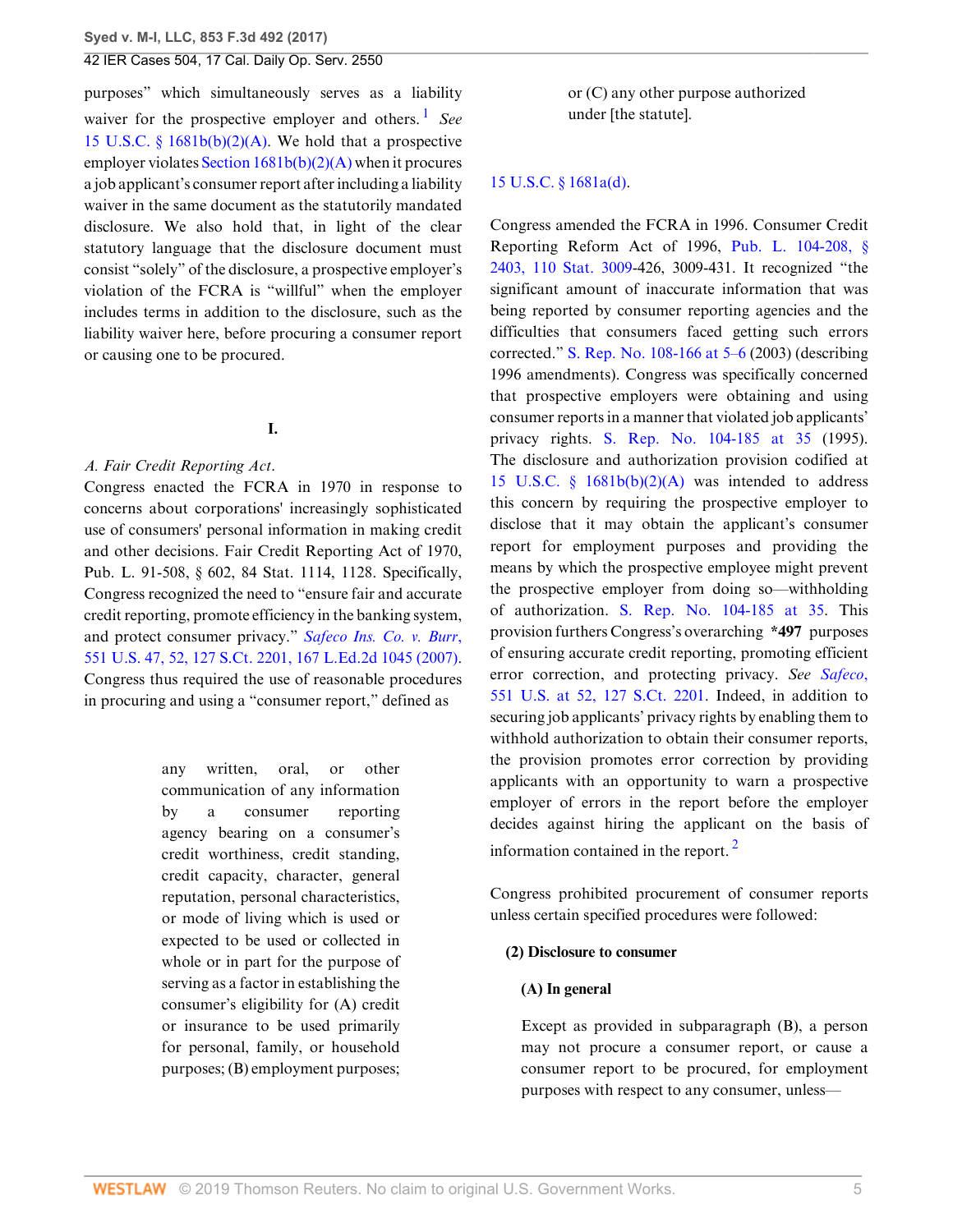**(i)** a clear and conspicuous disclosure has been made in writing to the consumer at any time before the report is procured or caused to be procured, in a document that consists solely of the disclosure, that a consumer report may be obtained for employment purposes; and

**(ii)** the consumer has authorized in writing (which authorization may be made on the document referred to in clause (i)) the procurement of the report by that person.

[15 U.S.C. § 1681b\(b\)\(2\)\(A\).](http://www.westlaw.com/Link/Document/FullText?findType=L&pubNum=1000546&cite=15USCAS1681B&originatingDoc=I34acc4f00de111e79277eb58f3dd13cc&refType=SP&originationContext=document&vr=3.0&rs=cblt1.0&transitionType=DocumentItem&contextData=(sc.Default)#co_pp_1eca000045f07) Congress amended the statute in 1998 to add language providing that the authorization may be made on the same document as the disclosure. Consumer Reporting Employment Clarification Act of 1998, [Pub. L. 105-347, § 2, 112 Stat. 3208](http://www.westlaw.com/Link/Document/FullText?findType=l&pubNum=1077005&cite=UUID(IA4B89C3CEE-794E8489412-1B7F859A8BD)&originatingDoc=I34acc4f00de111e79277eb58f3dd13cc&refType=SL&originationContext=document&vr=3.0&rs=cblt1.0&transitionType=DocumentItem&contextData=(sc.Default)), 3208.

The FCRA provides a private right of action against those who violate its statutory requirements in procuring and using consumer reports. The affected consumer is entitled to actual damages for a negligent violation. [15 U.S.C. §](http://www.westlaw.com/Link/Document/FullText?findType=L&pubNum=1000546&cite=15USCAS1681O&originatingDoc=I34acc4f00de111e79277eb58f3dd13cc&refType=LQ&originationContext=document&vr=3.0&rs=cblt1.0&transitionType=DocumentItem&contextData=(sc.Default)) [1681](http://www.westlaw.com/Link/Document/FullText?findType=L&pubNum=1000546&cite=15USCAS1681O&originatingDoc=I34acc4f00de111e79277eb58f3dd13cc&refType=LQ&originationContext=document&vr=3.0&rs=cblt1.0&transitionType=DocumentItem&contextData=(sc.Default))*o*. For a willful violation, however, a consumer may recover statutory damages ranging from \$100 to \$1,000, punitive damages, and attorney's fees and costs. [15 U.S.C.](http://www.westlaw.com/Link/Document/FullText?findType=L&pubNum=1000546&cite=15USCAS1681N&originatingDoc=I34acc4f00de111e79277eb58f3dd13cc&refType=LQ&originationContext=document&vr=3.0&rs=cblt1.0&transitionType=DocumentItem&contextData=(sc.Default)) [§ 1681n.](http://www.westlaw.com/Link/Document/FullText?findType=L&pubNum=1000546&cite=15USCAS1681N&originatingDoc=I34acc4f00de111e79277eb58f3dd13cc&refType=LQ&originationContext=document&vr=3.0&rs=cblt1.0&transitionType=DocumentItem&contextData=(sc.Default))

# *B. Syed's Lawsuit Against M-I*.

Syed applied for a job with M-I in 2011. M-I provided Syed with a document labeled "Pre-employment Disclosure Release." *See* Appendix A. The Disclosure Release informed Syed that his credit history and other information could be collected and used as a basis for the employment decision, authorized M-I to procure Syed's consumer report, and stipulated that, by signing the document, Syed was waiving his rights to sue M-I and its agents for violations of the FCRA. Syed's signature served simultaneously as an authorization for M-I to procure his consumer report, and as a broad release of liability.

The liability waiver at the heart of the present dispute reads as follows:

> I understand the information obtained will be used as one basis for employment or denial of employment. I hereby discharge,

release and indemnify prospective employer, PreCheck, Inc., their agents, servants and employees, and all parties that rely on this release and/or the information obtained with this release **\*498** from any and all liability and claims arising by reason of the use of this release and dissemination of information that is false and untrue if obtained by a third party without verification.

# Appendix A.

Syed alleges that the Disclosure Release failed to satisfy the disclosure requirements mandated by [15 U.S.C. §](http://www.westlaw.com/Link/Document/FullText?findType=L&pubNum=1000546&cite=15USCAS1681B&originatingDoc=I34acc4f00de111e79277eb58f3dd13cc&refType=SP&originationContext=document&vr=3.0&rs=cblt1.0&transitionType=DocumentItem&contextData=(sc.Default)#co_pp_1eca000045f07)  $1681b(b)(2)(A)$ . Syed does not contend that M-I's form contained too little information. Instead, he argues that it contained too much. Specifically, he alleges that M-I's inclusion of the liability waiver violated the statutory requirement that the disclosure document consist "solely" of the disclosure. *See* [§ 1681b\(b\)\(2\)\(A\)\(i\)](http://www.westlaw.com/Link/Document/FullText?findType=L&pubNum=1000546&cite=15USCAS1681B&originatingDoc=I34acc4f00de111e79277eb58f3dd13cc&refType=SP&originationContext=document&vr=3.0&rs=cblt1.0&transitionType=DocumentItem&contextData=(sc.Default)#co_pp_226a0000d5fe7). Syed alleges that he realized M-I had violated the statute when, upon reviewing his personnel file, he noticed that M-I had procured his consumer report, in spite of the allegedly deficient disclosure with which it had provided him. He alleges that he filed the complaint within two years of reviewing his file.

On May 19, 2014, Syed filed a putative class action in district court on behalf of himself and any person whose consumer report was obtained by M-I after receiving a disclosure in violation of Section  $1681b(b)(2)(A)(i)$  within the two-year limitations period. He sought statutory damages pursuant to Section  $1681n(a)(1)(A)$ , punitive damages pursuant to Section  $1681n(a)(2)$ , and attorney's fees and costs pursuant to Section  $1681n(a)(3)$  $1681n(a)(3)$  $1681n(a)(3)$ .<sup>3</sup> Syed did not seek actual damages, which would have required proof of actual harm. *See [Crabill v. Trans Union, L.L.C.](http://www.westlaw.com/Link/Document/FullText?findType=Y&serNum=2001653208&pubNum=0000506&originatingDoc=I34acc4f00de111e79277eb58f3dd13cc&refType=RP&fi=co_pp_sp_506_664&originationContext=document&vr=3.0&rs=cblt1.0&transitionType=DocumentItem&contextData=(sc.Default)#co_pp_sp_506_664)*, 259 [F.3d 662, 664 \(7th Cir. 2001\)](http://www.westlaw.com/Link/Document/FullText?findType=Y&serNum=2001653208&pubNum=0000506&originatingDoc=I34acc4f00de111e79277eb58f3dd13cc&refType=RP&fi=co_pp_sp_506_664&originationContext=document&vr=3.0&rs=cblt1.0&transitionType=DocumentItem&contextData=(sc.Default)#co_pp_sp_506_664) (citing cases).

<span id="page-5-0"></span>The original complaint alleged that M-I's statutory violation had been "willful," the predicate for Syed's claimed statutory and punitive damages. *See* [15 U.S.C.](http://www.westlaw.com/Link/Document/FullText?findType=L&pubNum=1000546&cite=15USCAS1681N&originatingDoc=I34acc4f00de111e79277eb58f3dd13cc&refType=LQ&originationContext=document&vr=3.0&rs=cblt1.0&transitionType=DocumentItem&contextData=(sc.Default)) [§ 1681n;](http://www.westlaw.com/Link/Document/FullText?findType=L&pubNum=1000546&cite=15USCAS1681N&originatingDoc=I34acc4f00de111e79277eb58f3dd13cc&refType=LQ&originationContext=document&vr=3.0&rs=cblt1.0&transitionType=DocumentItem&contextData=(sc.Default)) *see also Safeco*[, 551 U.S. at 53, 127 S.Ct. 2201](http://www.westlaw.com/Link/Document/FullText?findType=Y&serNum=2012395817&pubNum=0000708&originatingDoc=I34acc4f00de111e79277eb58f3dd13cc&refType=RP&originationContext=document&vr=3.0&rs=cblt1.0&transitionType=DocumentItem&contextData=(sc.Default)). On August 28, 2014, the district court dismissed Syed's complaint for failure to state a claim, with leave to amend. It held that the allegation of willfulness consisted only of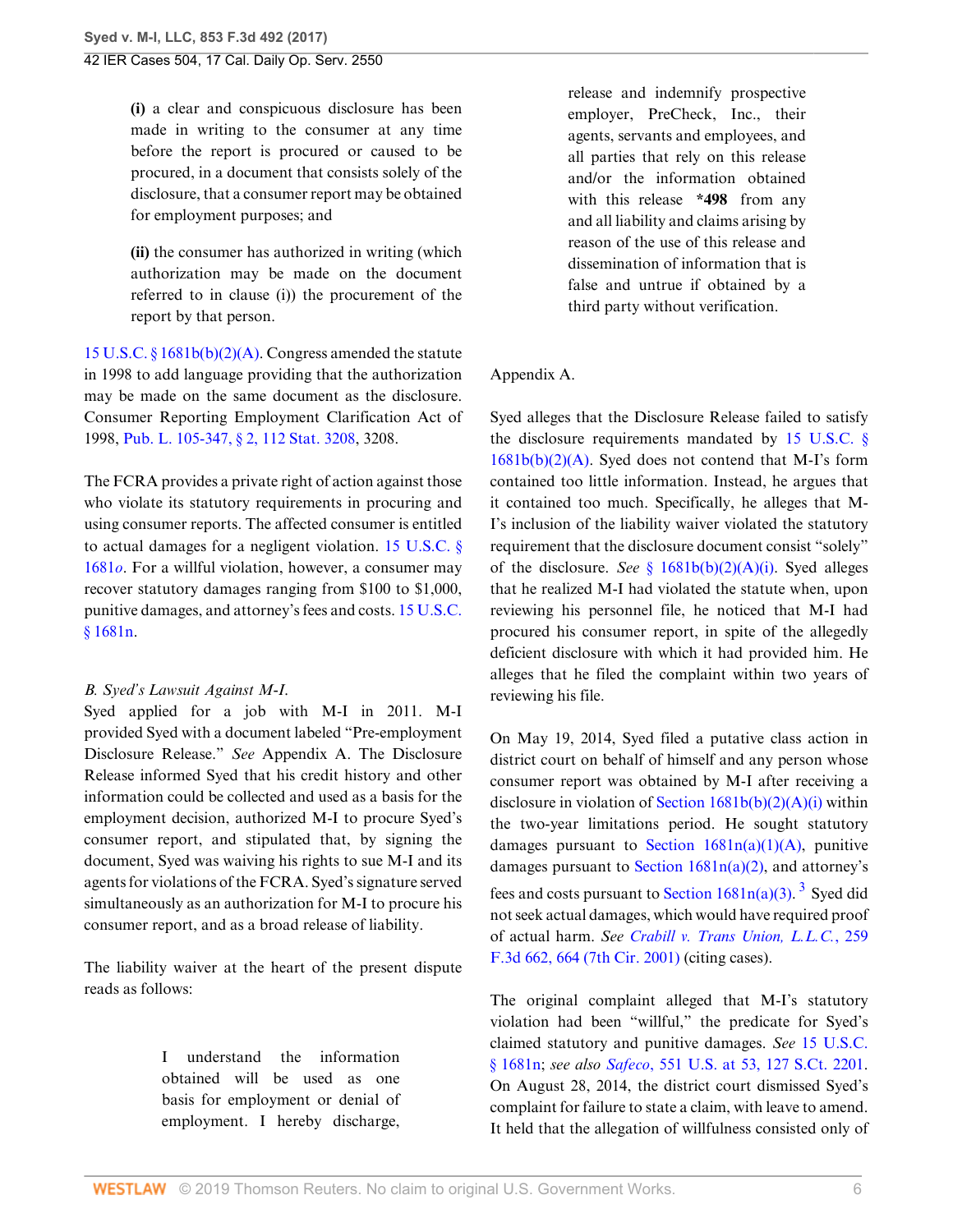"labels and conclusions." *See [Bell Atl. Corp. v. Twombly](http://www.westlaw.com/Link/Document/FullText?findType=Y&serNum=2012293296&pubNum=0000708&originatingDoc=I34acc4f00de111e79277eb58f3dd13cc&refType=RP&originationContext=document&vr=3.0&rs=cblt1.0&transitionType=DocumentItem&contextData=(sc.Default))*, [550 U.S. 544, 555, 127 S.Ct. 1955, 167 L.Ed.2d 929 \(2007\)](http://www.westlaw.com/Link/Document/FullText?findType=Y&serNum=2012293296&pubNum=0000708&originatingDoc=I34acc4f00de111e79277eb58f3dd13cc&refType=RP&originationContext=document&vr=3.0&rs=cblt1.0&transitionType=DocumentItem&contextData=(sc.Default)).

Syed filed his First Amended Complaint ("FAC") on September 2, 2014. The FAC sets forth the same factual and legal allegations as did the original complaint. However, it also includes citations to Federal Trade Commission ("FTC") staff opinion letters and district court opinions that Syed asserts support his position that M-I "knew or should have known about its legal obligations under the FCRA," thus rendering its statutory violation willful.

On October 23, 2014, the district court again dismissed Syed's FAC for failure to state a claim, this time without leave to amend. The district court reasoned that Syed had still not sufficiently pleaded willfulness. The court concluded that the FTC letters could not have "warned [M-I] away from the view it took" because they were informal staff opinions, not authoritative guidance. *See Safeco*[, 551 U.S. at 70, 70 n.19, 127 S.Ct. 2201.](http://www.westlaw.com/Link/Document/FullText?findType=Y&serNum=2012395817&pubNum=0000708&originatingDoc=I34acc4f00de111e79277eb58f3dd13cc&refType=RP&originationContext=document&vr=3.0&rs=cblt1.0&transitionType=DocumentItem&contextData=(sc.Default)) Similarly, the court found that the judicial opinions cited by Syed did not demonstrate that M-I's conduct had been willful because the opinions issued after M-I had provided Syed the Disclosure Release in 2011.

## **II.**

We have jurisdiction under [28 U.S.C. § 1291](http://www.westlaw.com/Link/Document/FullText?findType=L&pubNum=1000546&cite=28USCAS1291&originatingDoc=I34acc4f00de111e79277eb58f3dd13cc&refType=LQ&originationContext=document&vr=3.0&rs=cblt1.0&transitionType=DocumentItem&contextData=(sc.Default)) to review the district court's final **\*499** judgment dismissing with prejudice Syed's claims against M-I.

<span id="page-6-1"></span><span id="page-6-0"></span>**[\[1](#page-0-0)] [\[2\]](#page-0-1)** We review de novo the grant of a motion to dismiss pursuant to [Federal Rule of Civil Procedure 12\(b\)](http://www.westlaw.com/Link/Document/FullText?findType=L&pubNum=1000600&cite=USFRCPR12&originatingDoc=I34acc4f00de111e79277eb58f3dd13cc&refType=LQ&originationContext=document&vr=3.0&rs=cblt1.0&transitionType=DocumentItem&contextData=(sc.Default)) [\(6\).](http://www.westlaw.com/Link/Document/FullText?findType=L&pubNum=1000600&cite=USFRCPR12&originatingDoc=I34acc4f00de111e79277eb58f3dd13cc&refType=LQ&originationContext=document&vr=3.0&rs=cblt1.0&transitionType=DocumentItem&contextData=(sc.Default)) *Fayer v. Vaughn*[, 649 F.3d 1061, 1063–64 \(9th Cir.](http://www.westlaw.com/Link/Document/FullText?findType=Y&serNum=2025223875&pubNum=0000506&originatingDoc=I34acc4f00de111e79277eb58f3dd13cc&refType=RP&fi=co_pp_sp_506_1063&originationContext=document&vr=3.0&rs=cblt1.0&transitionType=DocumentItem&contextData=(sc.Default)#co_pp_sp_506_1063) [2011\)](http://www.westlaw.com/Link/Document/FullText?findType=Y&serNum=2025223875&pubNum=0000506&originatingDoc=I34acc4f00de111e79277eb58f3dd13cc&refType=RP&fi=co_pp_sp_506_1063&originationContext=document&vr=3.0&rs=cblt1.0&transitionType=DocumentItem&contextData=(sc.Default)#co_pp_sp_506_1063). In so doing, we accept "all factual allegations in the complaint as true and construe the pleadings in the light most favorable to the nonmoving party." *[Knievel v.](http://www.westlaw.com/Link/Document/FullText?findType=Y&serNum=2005883507&pubNum=0000506&originatingDoc=I34acc4f00de111e79277eb58f3dd13cc&refType=RP&fi=co_pp_sp_506_1072&originationContext=document&vr=3.0&rs=cblt1.0&transitionType=DocumentItem&contextData=(sc.Default)#co_pp_sp_506_1072) ESPN*[, 393 F.3d 1068, 1072 \(9th Cir. 2005\)](http://www.westlaw.com/Link/Document/FullText?findType=Y&serNum=2005883507&pubNum=0000506&originatingDoc=I34acc4f00de111e79277eb58f3dd13cc&refType=RP&fi=co_pp_sp_506_1072&originationContext=document&vr=3.0&rs=cblt1.0&transitionType=DocumentItem&contextData=(sc.Default)#co_pp_sp_506_1072). In addition, "the district court's interpretation of a statute is a question of law which we review de novo." *[Pakootas v. Teck](http://www.westlaw.com/Link/Document/FullText?findType=Y&serNum=2039451547&pubNum=0000506&originatingDoc=I34acc4f00de111e79277eb58f3dd13cc&refType=RP&fi=co_pp_sp_506_980&originationContext=document&vr=3.0&rs=cblt1.0&transitionType=DocumentItem&contextData=(sc.Default)#co_pp_sp_506_980) Cominco Metals, Ltd.*[, 830 F.3d 975, 980 \(9th Cir. 2016\)](http://www.westlaw.com/Link/Document/FullText?findType=Y&serNum=2039451547&pubNum=0000506&originatingDoc=I34acc4f00de111e79277eb58f3dd13cc&refType=RP&fi=co_pp_sp_506_980&originationContext=document&vr=3.0&rs=cblt1.0&transitionType=DocumentItem&contextData=(sc.Default)#co_pp_sp_506_980) (internal quotation marks omitted).

<span id="page-6-6"></span><span id="page-6-5"></span><span id="page-6-4"></span><span id="page-6-3"></span><span id="page-6-2"></span>**[\[3](#page-0-2)] [\[4](#page-1-1)] [\[5](#page-1-2)] [\[6](#page-1-3)]** Syed has established Article III standing. <sup>[4](#page-12-3)</sup> A plaintiff who alleges a "bare procedural violation" of the FCRA, "divorced from any concrete harm," fails to satisfy Article III's injury-in-fact requirement. *[Spokeo, Inc. v. Robins](http://www.westlaw.com/Link/Document/FullText?findType=Y&serNum=2038848364&pubNum=0000708&originatingDoc=I34acc4f00de111e79277eb58f3dd13cc&refType=RP&fi=co_pp_sp_708_1549&originationContext=document&vr=3.0&rs=cblt1.0&transitionType=DocumentItem&contextData=(sc.Default)#co_pp_sp_708_1549)*, — U.S. — , 136 [S.Ct. 1540, 1549, 194 L.Ed.2d 635 \(2016\).](http://www.westlaw.com/Link/Document/FullText?findType=Y&serNum=2038848364&pubNum=0000708&originatingDoc=I34acc4f00de111e79277eb58f3dd13cc&refType=RP&fi=co_pp_sp_708_1549&originationContext=document&vr=3.0&rs=cblt1.0&transitionType=DocumentItem&contextData=(sc.Default)#co_pp_sp_708_1549) However, Syed alleges more than a "bare procedural violation." The disclosure requirement at issue, [15 U.S.C. § 1681b\(b\)](http://www.westlaw.com/Link/Document/FullText?findType=L&pubNum=1000546&cite=15USCAS1681B&originatingDoc=I34acc4f00de111e79277eb58f3dd13cc&refType=SP&originationContext=document&vr=3.0&rs=cblt1.0&transitionType=DocumentItem&contextData=(sc.Default)#co_pp_226a0000d5fe7)  $(2)(A)(i)$ , creates a right to information by requiring prospective employers to inform job applicants that they intend to procure their consumer reports as part of the employment application process. The authorization requirement,  $\frac{\S}{\S}$  1681b(b)(2)(A)(ii), creates a right to privacy by enabling applicants to withhold permission to obtain the report from the prospective employer, and a concrete injury when applicants are deprived of their ability to meaningfully authorize the credit check. By providing a private cause of action for violations of Section  $1681b(b)(2)(A)$ , Congress has recognized the harm such violations cause, thereby articulating a "chain[ ] of causation that will give rise to a case or controversy." *See Spokeo*[, 136 S.Ct. at 1549](http://www.westlaw.com/Link/Document/FullText?findType=Y&serNum=2038848364&pubNum=0000708&originatingDoc=I34acc4f00de111e79277eb58f3dd13cc&refType=RP&fi=co_pp_sp_708_1549&originationContext=document&vr=3.0&rs=cblt1.0&transitionType=DocumentItem&contextData=(sc.Default)#co_pp_sp_708_1549) (quoting *[Lujan v. Defs. of](http://www.westlaw.com/Link/Document/FullText?findType=Y&serNum=1992106162&pubNum=0000708&originatingDoc=I34acc4f00de111e79277eb58f3dd13cc&refType=RP&originationContext=document&vr=3.0&rs=cblt1.0&transitionType=DocumentItem&contextData=(sc.Default)) Wildlife*[, 504 U.S. 555, 580, 112 S.Ct. 2130, 119 L.Ed.2d](http://www.westlaw.com/Link/Document/FullText?findType=Y&serNum=1992106162&pubNum=0000708&originatingDoc=I34acc4f00de111e79277eb58f3dd13cc&refType=RP&originationContext=document&vr=3.0&rs=cblt1.0&transitionType=DocumentItem&contextData=(sc.Default)) [351 \(1992\)](http://www.westlaw.com/Link/Document/FullText?findType=Y&serNum=1992106162&pubNum=0000708&originatingDoc=I34acc4f00de111e79277eb58f3dd13cc&refType=RP&originationContext=document&vr=3.0&rs=cblt1.0&transitionType=DocumentItem&contextData=(sc.Default)) (Kennedy, J., concurring)).

Syed alleged in his complaint that he "discovered Defendant M-I's violation(s) within the last two years when he obtained and reviewed his personnel file from Defendant M-I and discovered that Defendant M-I had procured and/or caused to be procured a 'consumer report' regarding him for employment purposes based on the illegal disclosure and authorization form." This allegation is sufficient to infer that Syed was deprived of the right to information and the right to privacy guaranteed by Section  $1681b(b)(2)(A)(I)$ –(ii) because it indicates that Syed was not aware that he was signing a waiver authorizing the credit check when he signed it. Drawing all reasonable inferences in favor of the nonmoving party, we can fairly infer that Syed was confused by the inclusion of the liability waiver with the disclosure and would not have signed it had it contained a sufficiently clear disclosure, as required in the **\*500** statute. Therefore, Syed did allege a concrete injury and has Article III standing to bring this lawsuit. *See [Thomas](http://www.westlaw.com/Link/Document/FullText?findType=Y&serNum=2039339962&pubNum=0007903&originatingDoc=I34acc4f00de111e79277eb58f3dd13cc&refType=RP&fi=co_pp_sp_7903_628&originationContext=document&vr=3.0&rs=cblt1.0&transitionType=DocumentItem&contextData=(sc.Default)#co_pp_sp_7903_628) v. FTS USA, LLC*[, 193 F.Supp.3d 623, 628–638 \(E.D.](http://www.westlaw.com/Link/Document/FullText?findType=Y&serNum=2039339962&pubNum=0007903&originatingDoc=I34acc4f00de111e79277eb58f3dd13cc&refType=RP&fi=co_pp_sp_7903_628&originationContext=document&vr=3.0&rs=cblt1.0&transitionType=DocumentItem&contextData=(sc.Default)#co_pp_sp_7903_628) [Va. 2016\)](http://www.westlaw.com/Link/Document/FullText?findType=Y&serNum=2039339962&pubNum=0007903&originatingDoc=I34acc4f00de111e79277eb58f3dd13cc&refType=RP&fi=co_pp_sp_7903_628&originationContext=document&vr=3.0&rs=cblt1.0&transitionType=DocumentItem&contextData=(sc.Default)#co_pp_sp_7903_628) (holding that an improper disclosure under [15 U.S.C. § 1681b\(b\)\(2\)\(A\)](http://www.westlaw.com/Link/Document/FullText?findType=L&pubNum=1000546&cite=15USCAS1681B&originatingDoc=I34acc4f00de111e79277eb58f3dd13cc&refType=SP&originationContext=document&vr=3.0&rs=cblt1.0&transitionType=DocumentItem&contextData=(sc.Default)#co_pp_1eca000045f07) causes "a concrete injury sufficient to confer standing").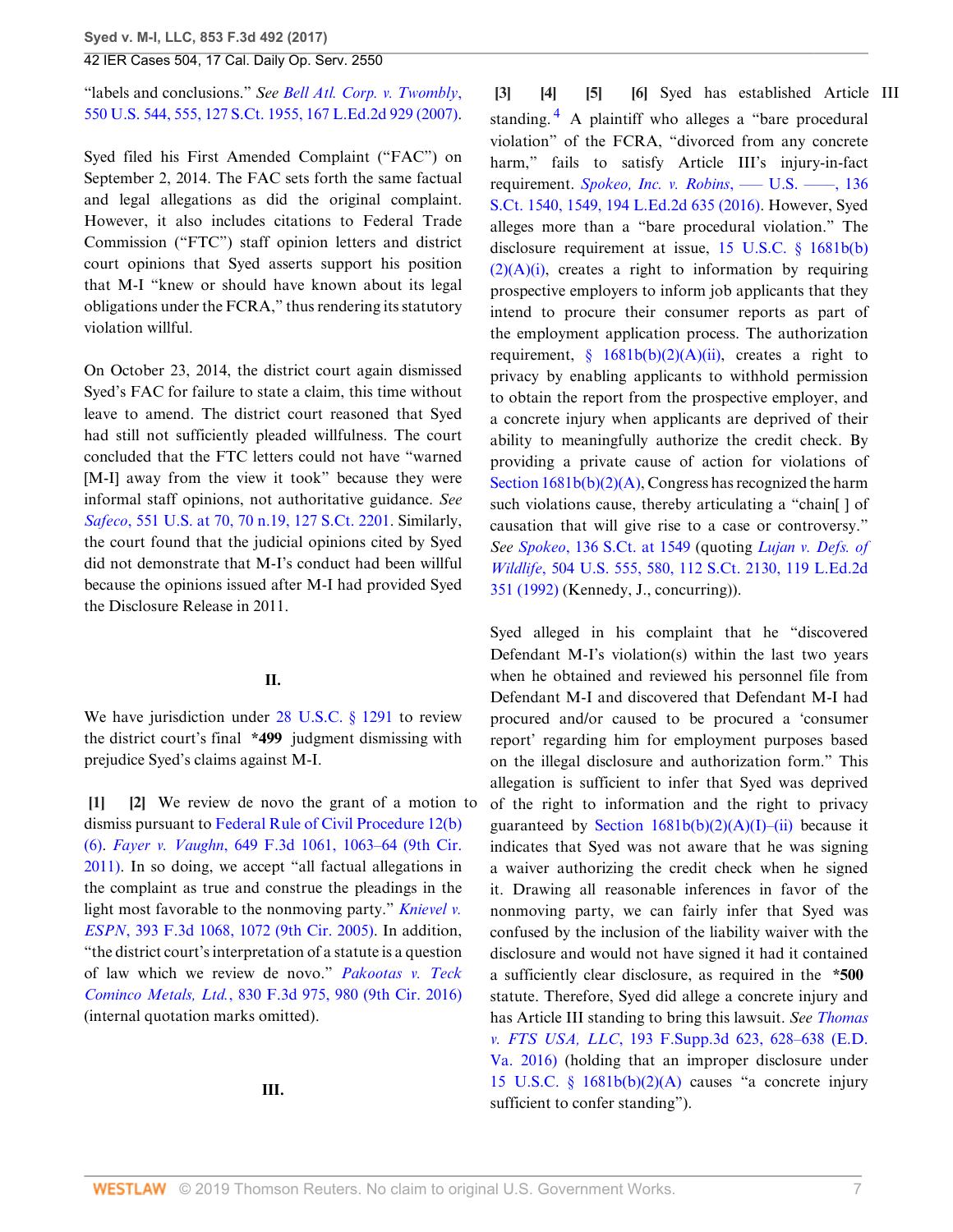### **IV.**

# *A. M-I violated the FCRA by including a liability waiver on the same document as its disclosure.*

<span id="page-7-0"></span>**[\[7](#page-1-0)]** Neither the Supreme Court nor any circuit court of appeals has addressed whether a prospective employer may satisfy 15 U.S.C.  $\S$  1681b(b)(2)(A) by providing a disclosure on a document that also includes a liability waiver. The district court avoided this interpretive question, holding only that M-I's view that it had not violated the FCRA, whether correct or not, was "not objectively unreasonable," and that M-I therefore could not be held liable for statutory or punitive damages. *See Safeco*[, 551 U.S. at 69–70, 127 S.Ct. 2201](http://www.westlaw.com/Link/Document/FullText?findType=Y&serNum=2012395817&pubNum=0000708&originatingDoc=I34acc4f00de111e79277eb58f3dd13cc&refType=RP&originationContext=document&vr=3.0&rs=cblt1.0&transitionType=DocumentItem&contextData=(sc.Default)). We conclude that the inclusion of the liability waiver did violate the FCRA, and next consider whether that violation was willful.

# 1. Section  $1681b(b)(2)(A)$  unambiguously requires a

<span id="page-7-2"></span><span id="page-7-1"></span>document that "consists solely of the disclosure."

**[\[8](#page-1-4)] [\[9](#page-1-5)]** We must begin with the text of the statute. Where congressional intent "has been expressed in reasonably plain terms, that language must ordinarily be regarded as conclusive." *[Griffin v. Oceanic Contractors, Inc.](http://www.westlaw.com/Link/Document/FullText?findType=Y&serNum=1982129342&pubNum=0000708&originatingDoc=I34acc4f00de111e79277eb58f3dd13cc&refType=RP&originationContext=document&vr=3.0&rs=cblt1.0&transitionType=DocumentItem&contextData=(sc.Default))*, 458 U.S. [564, 570, 102 S.Ct. 3245, 73 L.Ed.2d 973 \(1982\)](http://www.westlaw.com/Link/Document/FullText?findType=Y&serNum=1982129342&pubNum=0000708&originatingDoc=I34acc4f00de111e79277eb58f3dd13cc&refType=RP&originationContext=document&vr=3.0&rs=cblt1.0&transitionType=DocumentItem&contextData=(sc.Default)) (internal quotation marks omitted). And when "the meaning of the words seems to us to be intelligible upon a simple reading, ... we shall spend no time upon generalities concerning the principles of [statutory] interpretation." *[United States v. M.H. Pulaski Co.](http://www.westlaw.com/Link/Document/FullText?findType=Y&serNum=1917100383&pubNum=0000708&originatingDoc=I34acc4f00de111e79277eb58f3dd13cc&refType=RP&originationContext=document&vr=3.0&rs=cblt1.0&transitionType=DocumentItem&contextData=(sc.Default))*, 243 U.S. 97, 106, 37 [S.Ct. 346, 61 L.Ed. 617 \(1917\).](http://www.westlaw.com/Link/Document/FullText?findType=Y&serNum=1917100383&pubNum=0000708&originatingDoc=I34acc4f00de111e79277eb58f3dd13cc&refType=RP&originationContext=document&vr=3.0&rs=cblt1.0&transitionType=DocumentItem&contextData=(sc.Default))

The ordinary meaning of "solely" is "[a]lone; singly" or "[e]ntirely; exclusively." *American Heritage Dictionary of the English Language* 1666 (5th ed. 2011). M-I argues that the statute's requirement that the disclosure appear on a "document that consists solely of the disclosure" is ambiguous because subsection (ii) of the provision provides that the consumer may authorize the procurement of a consumer report on the document containing the disclosure. *See* [15 U.S.C. § 1681b\(b\)\(2\)\(A\)](http://www.westlaw.com/Link/Document/FullText?findType=L&pubNum=1000546&cite=15USCAS1681B&originatingDoc=I34acc4f00de111e79277eb58f3dd13cc&refType=SP&originationContext=document&vr=3.0&rs=cblt1.0&transitionType=DocumentItem&contextData=(sc.Default)#co_pp_1eca000045f07). If the statute allows for an authorization on the same document as the disclosure, M-I reasons, then the statute must not really require the document to "consist[ ] solely of the disclosure." *See*  $\frac{8}{9}$  1681b(b)(2)(A). M-I thus urges us to find that Section  $1681b(b)(2)(A)$  is internally inconsistent, and to give no effect to Congress's use of the term "solely."

However, contrary to M-I's contention, the statutory allowance for the consumer to "authorize in writing" the procurement of a consumer report on the same document as the disclosure does not undermine the requirement that the document consist "solely of the disclosure." The two clauses are consistent because the authorization clause is an express exception to the requirement that the document consist "solely of the disclosure." While the statute does not specifically designate it as such, the authorization clause immediately follows the disclosure clause, and makes express reference to it. *See* [§ 1681b\(b\)\(2\)\(A\)\(ii\)](http://www.westlaw.com/Link/Document/FullText?findType=L&pubNum=1000546&cite=15USCAS1681B&originatingDoc=I34acc4f00de111e79277eb58f3dd13cc&refType=SP&originationContext=document&vr=3.0&rs=cblt1.0&transitionType=DocumentItem&contextData=(sc.Default)#co_pp_832d0000f0f07). This is not a case where we must rationalize two plainly inconsistent subsections, or smooth over a "mistake in draftsmanship." *[Russello v. United States](http://www.westlaw.com/Link/Document/FullText?findType=Y&serNum=1983149303&pubNum=0000708&originatingDoc=I34acc4f00de111e79277eb58f3dd13cc&refType=RP&originationContext=document&vr=3.0&rs=cblt1.0&transitionType=DocumentItem&contextData=(sc.Default))*, 464 U.S. 16, 23, [104 S.Ct. 296, 78 L.Ed.2d 17 \(1983\).](http://www.westlaw.com/Link/Document/FullText?findType=Y&serNum=1983149303&pubNum=0000708&originatingDoc=I34acc4f00de111e79277eb58f3dd13cc&refType=RP&originationContext=document&vr=3.0&rs=cblt1.0&transitionType=DocumentItem&contextData=(sc.Default)) To the contrary, it is clear that Congress intended the two subsections to work together.

**\*501** Allowing an authorization on the same document as the disclosure is consistent with the purpose of the statute. Congress passed [Section 1681b\(b\)\(2\)\(A\)](http://www.westlaw.com/Link/Document/FullText?findType=L&pubNum=1000546&cite=15USCAS1681B&originatingDoc=I34acc4f00de111e79277eb58f3dd13cc&refType=SP&originationContext=document&vr=3.0&rs=cblt1.0&transitionType=DocumentItem&contextData=(sc.Default)#co_pp_1eca000045f07) in order to protect consumers from "improper invasion[s] of privacy," [S. Rep. No. 104-185 at 35](http://www.westlaw.com/Link/Document/FullText?findType=Y&serNum=0105960016&pubNum=0001503&originatingDoc=I34acc4f00de111e79277eb58f3dd13cc&refType=TV&originationContext=document&vr=3.0&rs=cblt1.0&transitionType=DocumentItem&contextData=(sc.Default)) (1995), and the disclosure and authorization requirements fit hand in glove to achieve that purpose. Indeed, each would be largely ineffective on its own. Had the statute required disclosure without conditioning the procurement of a consumer report on the job applicant's authorization, it would have failed to give the applicant control over the procurement of the personal information contained in the consumer report. On the other hand, had the statute conditioned the procurement of a report on the job applicant's authorization without mandating clear disclosure by the prospective employer, Congress's purpose would have been frustrated because applicants would not understand what they were authorizing. The disclosure and authorization clauses therefore work in tandem to further the congressional purpose of protecting consumers from "improper invasion[s] of privacy." *See id.*

Congress reasonably could have concluded that permitting the consumer to provide an authorization on the same page as the disclosure would enhance the effectiveness of each clause. A job applicant may read a disclosure more closely if he understands that the potential employer may obtain his consumer report only if he signs an authorization for it to do so. The decision to authorize or deny the prospective employer's use of his report to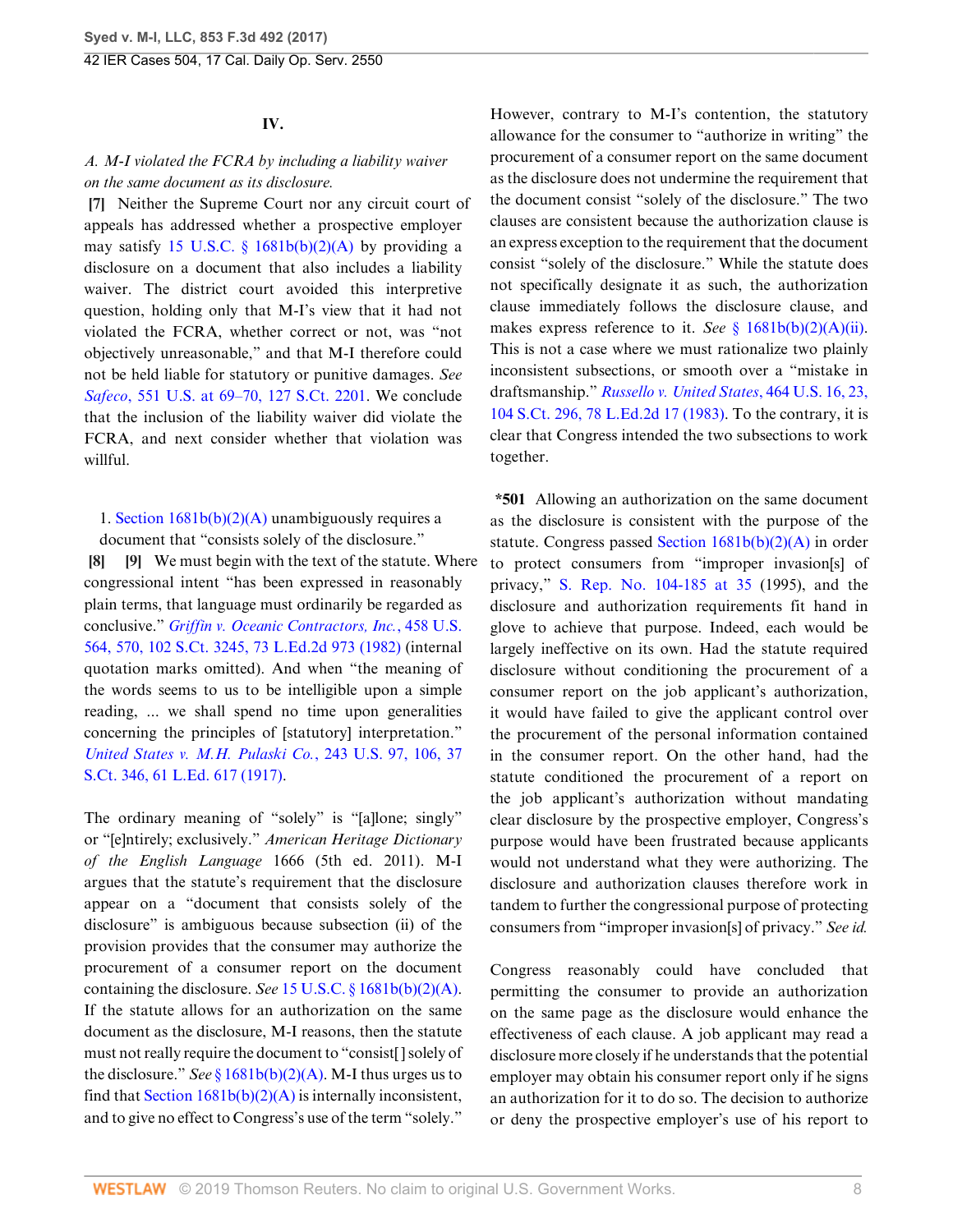accept or reject his employment application may be better informed if the authorization immediately follows the disclosure.

<span id="page-8-0"></span>**[\[10](#page-1-6)]** We thus reject M-I's argument that [Section 1681b\(b\)](http://www.westlaw.com/Link/Document/FullText?findType=L&pubNum=1000546&cite=15USCAS1681B&originatingDoc=I34acc4f00de111e79277eb58f3dd13cc&refType=SP&originationContext=document&vr=3.0&rs=cblt1.0&transitionType=DocumentItem&contextData=(sc.Default)#co_pp_1eca000045f07)  $(2)(A)$  is internally inconsistent. "It is our duty to give effect, if possible, to every clause and word of a statute." *United States v. Menasche*[, 348 U.S. 528, 538–39, 75](http://www.westlaw.com/Link/Document/FullText?findType=Y&serNum=1955121370&pubNum=0000708&originatingDoc=I34acc4f00de111e79277eb58f3dd13cc&refType=RP&originationContext=document&vr=3.0&rs=cblt1.0&transitionType=DocumentItem&contextData=(sc.Default)) [S.Ct. 513, 99 L.Ed. 615 \(1955\)](http://www.westlaw.com/Link/Document/FullText?findType=Y&serNum=1955121370&pubNum=0000708&originatingDoc=I34acc4f00de111e79277eb58f3dd13cc&refType=RP&originationContext=document&vr=3.0&rs=cblt1.0&transitionType=DocumentItem&contextData=(sc.Default)) (internal quotation marks omitted). M-I's interpretation fails to give effect to the term "solely," violating the precept that "statutes should not be construed to make surplusage of any provision." *[Wilshire Westwood Assocs. v. Atl. Richfield Corp.](http://www.westlaw.com/Link/Document/FullText?findType=Y&serNum=1989117132&pubNum=0000350&originatingDoc=I34acc4f00de111e79277eb58f3dd13cc&refType=RP&fi=co_pp_sp_350_804&originationContext=document&vr=3.0&rs=cblt1.0&transitionType=DocumentItem&contextData=(sc.Default)#co_pp_sp_350_804)*, 881 [F.2d 801, 804 \(9th Cir. 1989\)](http://www.westlaw.com/Link/Document/FullText?findType=Y&serNum=1989117132&pubNum=0000350&originatingDoc=I34acc4f00de111e79277eb58f3dd13cc&refType=RP&fi=co_pp_sp_350_804&originationContext=document&vr=3.0&rs=cblt1.0&transitionType=DocumentItem&contextData=(sc.Default)#co_pp_sp_350_804) (alterations and internal quotation marks omitted). That other FCRA provisions mandating disclosure omit the term "solely" is further evidence that Congress intended that term to carry meaning in [15 U.S.C. § 1681b\(b\)\(2\)\(A\)\(i\).](http://www.westlaw.com/Link/Document/FullText?findType=L&pubNum=1000546&cite=15USCAS1681B&originatingDoc=I34acc4f00de111e79277eb58f3dd13cc&refType=SP&originationContext=document&vr=3.0&rs=cblt1.0&transitionType=DocumentItem&contextData=(sc.Default)#co_pp_226a0000d5fe7) *See* [15 U.S.C.](http://www.westlaw.com/Link/Document/FullText?findType=L&pubNum=1000546&cite=15USCAS1681D&originatingDoc=I34acc4f00de111e79277eb58f3dd13cc&refType=LQ&originationContext=document&vr=3.0&rs=cblt1.0&transitionType=DocumentItem&contextData=(sc.Default)) [§§ 1681d,](http://www.westlaw.com/Link/Document/FullText?findType=L&pubNum=1000546&cite=15USCAS1681D&originatingDoc=I34acc4f00de111e79277eb58f3dd13cc&refType=LQ&originationContext=document&vr=3.0&rs=cblt1.0&transitionType=DocumentItem&contextData=(sc.Default)) [1681s-3](http://www.westlaw.com/Link/Document/FullText?findType=L&pubNum=1000546&cite=15USCAS1681S-3&originatingDoc=I34acc4f00de111e79277eb58f3dd13cc&refType=LQ&originationContext=document&vr=3.0&rs=cblt1.0&transitionType=DocumentItem&contextData=(sc.Default)).

2. The statute does not implicitly authorize the inclusion of a liability waiver in a disclosure document.

Congress's express exception to the "solely" requirement, allowing the disclosure document to also contain the authorization to procure a consumer report, does not mean that the statute contains other implicit exceptions as well. *See [United States v. Johnson](http://www.westlaw.com/Link/Document/FullText?findType=Y&serNum=2000064165&pubNum=0000708&originatingDoc=I34acc4f00de111e79277eb58f3dd13cc&refType=RP&originationContext=document&vr=3.0&rs=cblt1.0&transitionType=DocumentItem&contextData=(sc.Default))*, 529 U.S. 53, [58, 120 S.Ct. 1114, 146 L.Ed.2d 39 \(2000\).](http://www.westlaw.com/Link/Document/FullText?findType=Y&serNum=2000064165&pubNum=0000708&originatingDoc=I34acc4f00de111e79277eb58f3dd13cc&refType=RP&originationContext=document&vr=3.0&rs=cblt1.0&transitionType=DocumentItem&contextData=(sc.Default)) Indeed, in light of Congress's express grant of permission for the inclusion of an authorization, the familiar judicial maxim *expressio unius est exclusio alterius* counsels against finding additional, implied, exceptions. *See [Tenn. Valley](http://www.westlaw.com/Link/Document/FullText?findType=Y&serNum=1978139478&pubNum=0000708&originatingDoc=I34acc4f00de111e79277eb58f3dd13cc&refType=RP&originationContext=document&vr=3.0&rs=cblt1.0&transitionType=DocumentItem&contextData=(sc.Default)) Auth. v. Hill*[, 437 U.S. 153, 188, 98 S.Ct. 2279, 57 L.Ed.2d](http://www.westlaw.com/Link/Document/FullText?findType=Y&serNum=1978139478&pubNum=0000708&originatingDoc=I34acc4f00de111e79277eb58f3dd13cc&refType=RP&originationContext=document&vr=3.0&rs=cblt1.0&transitionType=DocumentItem&contextData=(sc.Default)) [117 \(1978\).](http://www.westlaw.com/Link/Document/FullText?findType=Y&serNum=1978139478&pubNum=0000708&originatingDoc=I34acc4f00de111e79277eb58f3dd13cc&refType=RP&originationContext=document&vr=3.0&rs=cblt1.0&transitionType=DocumentItem&contextData=(sc.Default)) We therefore reject M-I's contention that a liability waiver is an implicit exception to the "solely" requirement in  $15$  U.S.C.  $\S 1681b(b)(2)(A)(i)$ .

<span id="page-8-1"></span>**[\[11](#page-1-7)]** Moreover, "[a]n implied exception to an express statute is justifiable only when it comports with the basic purpose of the statute." *[Walker v. Fairbanks Inv.](http://www.westlaw.com/Link/Document/FullText?findType=Y&serNum=1959110589&pubNum=0000350&originatingDoc=I34acc4f00de111e79277eb58f3dd13cc&refType=RP&fi=co_pp_sp_350_53&originationContext=document&vr=3.0&rs=cblt1.0&transitionType=DocumentItem&contextData=(sc.Default)#co_pp_sp_350_53) Co.*[, 268 F.2d 48, 53 \(9th Cir. 1959\).](http://www.westlaw.com/Link/Document/FullText?findType=Y&serNum=1959110589&pubNum=0000350&originatingDoc=I34acc4f00de111e79277eb58f3dd13cc&refType=RP&fi=co_pp_sp_350_53&originationContext=document&vr=3.0&rs=cblt1.0&transitionType=DocumentItem&contextData=(sc.Default)#co_pp_sp_350_53) Here, an implied exception permitting the inclusion of a liability waiver on the same document **\*502** as the disclosure does not comport with the FCRA's basic purpose. To the contrary, it would frustrate Congress's goal of guarding a job applicant's right to control the dissemination of sensitive personal information. *See* [15 U.S.C. § 1681\(a\)](http://www.westlaw.com/Link/Document/FullText?findType=L&pubNum=1000546&cite=15USCAS1681&originatingDoc=I34acc4f00de111e79277eb58f3dd13cc&refType=SP&originationContext=document&vr=3.0&rs=cblt1.0&transitionType=DocumentItem&contextData=(sc.Default)#co_pp_d40e000072291) [\(4\);](http://www.westlaw.com/Link/Document/FullText?findType=L&pubNum=1000546&cite=15USCAS1681&originatingDoc=I34acc4f00de111e79277eb58f3dd13cc&refType=SP&originationContext=document&vr=3.0&rs=cblt1.0&transitionType=DocumentItem&contextData=(sc.Default)#co_pp_d40e000072291) [S. Rep. No. 104-185 at 35.](http://www.westlaw.com/Link/Document/FullText?findType=Y&serNum=0105960016&pubNum=0001503&originatingDoc=I34acc4f00de111e79277eb58f3dd13cc&refType=TV&originationContext=document&vr=3.0&rs=cblt1.0&transitionType=DocumentItem&contextData=(sc.Default)) An authorization requiring

the job applicant's signature focuses the applicant's attention on the nature of the personal information the prospective employer may obtain, and the employer's inability to obtain that information without his consent. But a liability waiver does just the opposite—it pulls the applicant's attention away from his privacy rights protected by the FCRA by calling his attention to the rights he must forego if he signs the document. Indeed, by reading M-I's Disclosure Release, a job applicant could reasonably conclude that his signature was not consent to the procurement of the consumer report, but to a broad release of the employer from claims arising from the totality of the "investigative background inquiries" referenced in the first sentence of the form. *See* Appendix A. Thus, 15 U.S.C. §  $1681b(b)(2)(A)$  does not contain an implied exception allowing a prospective employer to include a liability waiver on the same document as the statutorily mandated disclosure.

3. The statute's explicit language cannot be interpreted as permitting the inclusion of a liability waiver.

<span id="page-8-2"></span>**[\[12](#page-2-2)]** M-I also argues that the statute contains an *explicit* exception allowing for the inclusion of a liability waiver, positing that a liability waiver is one type of authorization. But we need not speculate about how broadly Congress intended us to read the term "authorization," because Congress told us exactly what it meant when it described the authorization as encompassing only "the procurement of [a consumer] report." [15 U.S.C. § 1681b\(b\)\(2\)\(A\)\(ii\)](http://www.westlaw.com/Link/Document/FullText?findType=L&pubNum=1000546&cite=15USCAS1681B&originatingDoc=I34acc4f00de111e79277eb58f3dd13cc&refType=SP&originationContext=document&vr=3.0&rs=cblt1.0&transitionType=DocumentItem&contextData=(sc.Default)#co_pp_832d0000f0f07). Further, even assuming the statute were not as clear as it is, M-I's interpretation is inconsistent with the plain meaning of the term "authorize." To authorize is to "grant authority or power to." *American Heritage Dictionary* 120. To waive is to "give up ... voluntarily" or "relinquish." *Id.* at 1947. Authorization bestows, whereas waiver abdicates. A consumer may authorize the procurement of a consumer report or waive an employer's liability, but he may not "authorize" a "waiver." We decline to so harry the English language. *See [Int'l Primate](http://www.westlaw.com/Link/Document/FullText?findType=Y&serNum=1991093612&pubNum=0000708&originatingDoc=I34acc4f00de111e79277eb58f3dd13cc&refType=RP&originationContext=document&vr=3.0&rs=cblt1.0&transitionType=DocumentItem&contextData=(sc.Default)) [Prot. League v. Adm'rs of Tulane Educ. Fund](http://www.westlaw.com/Link/Document/FullText?findType=Y&serNum=1991093612&pubNum=0000708&originatingDoc=I34acc4f00de111e79277eb58f3dd13cc&refType=RP&originationContext=document&vr=3.0&rs=cblt1.0&transitionType=DocumentItem&contextData=(sc.Default))*, 500 U.S. [72, 82, 111 S.Ct. 1700, 114 L.Ed.2d 134 \(1991\)](http://www.westlaw.com/Link/Document/FullText?findType=Y&serNum=1991093612&pubNum=0000708&originatingDoc=I34acc4f00de111e79277eb58f3dd13cc&refType=RP&originationContext=document&vr=3.0&rs=cblt1.0&transitionType=DocumentItem&contextData=(sc.Default)). We thus reject M-I's argument that the statute somehow explicitly permits the inclusion of a liability waiver on the disclosure document. [5](#page-13-0)

<span id="page-8-3"></span>4. Whether the disclosure is "clear and conspicuous" is irrelevant to the analysis.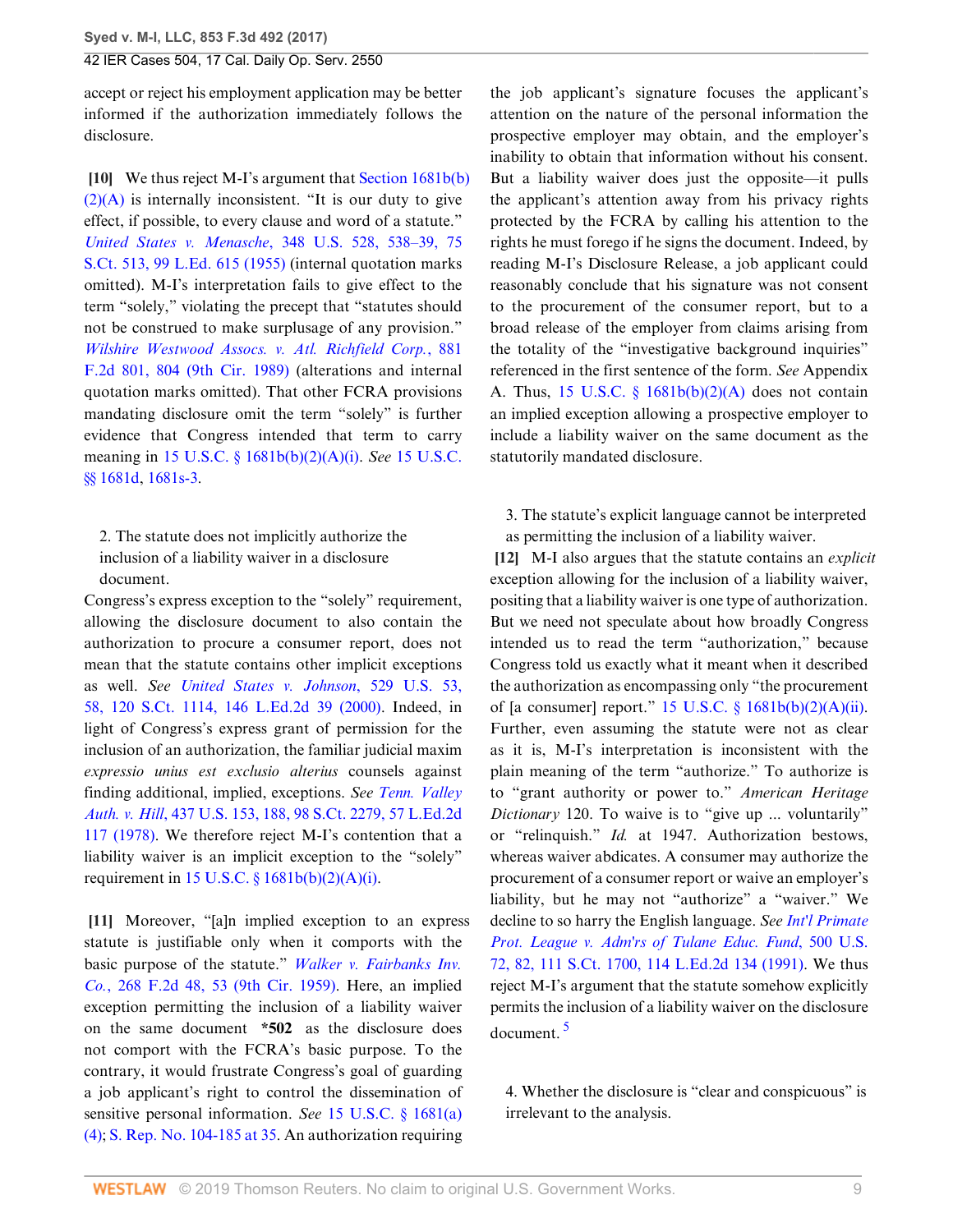Next, M-I suggests that its inclusion of a liability waiver was permissible because even with the waiver, the disclosure was still "clear and conspicuous." M-I cites *[Smith v. Waverly Partners, LLC](http://www.westlaw.com/Link/Document/FullText?findType=Y&serNum=2028480740&pubNum=0000999&originatingDoc=I34acc4f00de111e79277eb58f3dd13cc&refType=RP&originationContext=document&vr=3.0&rs=cblt1.0&transitionType=DocumentItem&contextData=(sc.Default))*, No. 3:10-CV-00028- [RLV-DSC, 2012 WL 3645324, at \\*6 \(W.D.N.C. Aug. 23,](http://www.westlaw.com/Link/Document/FullText?findType=Y&serNum=2028480740&pubNum=0000999&originatingDoc=I34acc4f00de111e79277eb58f3dd13cc&refType=RP&originationContext=document&vr=3.0&rs=cblt1.0&transitionType=DocumentItem&contextData=(sc.Default)) [2012\)](http://www.westlaw.com/Link/Document/FullText?findType=Y&serNum=2028480740&pubNum=0000999&originatingDoc=I34acc4f00de111e79277eb58f3dd13cc&refType=RP&originationContext=document&vr=3.0&rs=cblt1.0&transitionType=DocumentItem&contextData=(sc.Default)), for the proposition that a disclosure made pursuant to Section  $1681b(b)(2)(A)$  is valid despite the inclusion of a liability waiver where the waiver is "not so great a distraction as to discount the effectiveness of the **\*503** disclosure." The district court in *[Smith](http://www.westlaw.com/Link/Document/FullText?findType=Y&serNum=2028480740&pubNum=0000999&originatingDoc=I34acc4f00de111e79277eb58f3dd13cc&refType=RP&originationContext=document&vr=3.0&rs=cblt1.0&transitionType=DocumentItem&contextData=(sc.Default))* concluded that "in order to give Congress's inclusion of the word 'solely' meaningful effect, ... inclusion of the waiver provision was statutorily impermissible and ... the waiver is therefore invalid." *[Id.](http://www.westlaw.com/Link/Document/FullText?findType=Y&serNum=2028480740&pubNum=0000999&originatingDoc=I34acc4f00de111e79277eb58f3dd13cc&refType=RP&originationContext=document&vr=3.0&rs=cblt1.0&transitionType=DocumentItem&contextData=(sc.Default))* Only then, analyzing the single, separated sentence releasing the company from liability, did the court hold that the waiver was "not so great a distraction as to discount the effectiveness of the disclosure." *[Id.](http://www.westlaw.com/Link/Document/FullText?findType=Y&serNum=2028480740&pubNum=0000999&originatingDoc=I34acc4f00de111e79277eb58f3dd13cc&refType=RP&originationContext=document&vr=3.0&rs=cblt1.0&transitionType=DocumentItem&contextData=(sc.Default))* It is inexplicable to us that a court would find that including a waiver violated the FCRA, but because the disclosure was "clear and conspicuous," an additional requirement under the FCRA, *see* [15 U.S.C. § 1681b\(b\)\(2\)\(A\)\(i\),](http://www.westlaw.com/Link/Document/FullText?findType=L&pubNum=1000546&cite=15USCAS1681B&originatingDoc=I34acc4f00de111e79277eb58f3dd13cc&refType=SP&originationContext=document&vr=3.0&rs=cblt1.0&transitionType=DocumentItem&contextData=(sc.Default)#co_pp_226a0000d5fe7) the disclosure was nonetheless "adequate." *See Smith*[, 2012](http://www.westlaw.com/Link/Document/FullText?findType=Y&serNum=2028480740&pubNum=0000999&originatingDoc=I34acc4f00de111e79277eb58f3dd13cc&refType=RP&originationContext=document&vr=3.0&rs=cblt1.0&transitionType=DocumentItem&contextData=(sc.Default)) [WL 3645324, at \\*6.](http://www.westlaw.com/Link/Document/FullText?findType=Y&serNum=2028480740&pubNum=0000999&originatingDoc=I34acc4f00de111e79277eb58f3dd13cc&refType=RP&originationContext=document&vr=3.0&rs=cblt1.0&transitionType=DocumentItem&contextData=(sc.Default)) Because the question of whether a disclosure is "clear and conspicuous" within the meaning of Section  $1681b(b)(2)(A)(i)$  is separate from the question of whether a document consists "solely" of a disclosure, and is not one that is before us here, we decide only that including the waiver violated the statute's "solely" requirement. Further, we question whether the *[Smith](http://www.westlaw.com/Link/Document/FullText?findType=Y&serNum=2028480740&pubNum=0000999&originatingDoc=I34acc4f00de111e79277eb58f3dd13cc&refType=RP&originationContext=document&vr=3.0&rs=cblt1.0&transitionType=DocumentItem&contextData=(sc.Default))* court's approach comports with the clear mandate and purpose of the FCRA's disclosure procedures.

# *B. M-I's statutory violation was willful as a matter of law.*

<span id="page-9-0"></span>**[\[13](#page-2-0)]** Syed seeks statutory and punitive damages only, not actual damages. Statutory and punitive damages are available under the FCRA only where a defendant "willfully fails to comply" with the statute. [15 U.S.C.](http://www.westlaw.com/Link/Document/FullText?findType=L&pubNum=1000546&cite=15USCAS1681N&originatingDoc=I34acc4f00de111e79277eb58f3dd13cc&refType=SP&originationContext=document&vr=3.0&rs=cblt1.0&transitionType=DocumentItem&contextData=(sc.Default)#co_pp_8b3b0000958a4) [§ 1681n\(a\)](http://www.westlaw.com/Link/Document/FullText?findType=L&pubNum=1000546&cite=15USCAS1681N&originatingDoc=I34acc4f00de111e79277eb58f3dd13cc&refType=SP&originationContext=document&vr=3.0&rs=cblt1.0&transitionType=DocumentItem&contextData=(sc.Default)#co_pp_8b3b0000958a4). Therefore, we must decide whether M-I willfully failed to comply with Section  $1681b(b)(2)(A)$ by procuring Syed's consumer report after including a liability waiver on the same document as the statutorily mandated disclosure. We may resolve this question as a matter of law, as the parties acknowledge.

<span id="page-9-1"></span>**[\[14](#page-2-3)]** The Supreme Court has clarified that, under [Section](http://www.westlaw.com/Link/Document/FullText?findType=L&pubNum=1000546&cite=15USCAS1681N&originatingDoc=I34acc4f00de111e79277eb58f3dd13cc&refType=LQ&originationContext=document&vr=3.0&rs=cblt1.0&transitionType=DocumentItem&contextData=(sc.Default)) [1681n,](http://www.westlaw.com/Link/Document/FullText?findType=L&pubNum=1000546&cite=15USCAS1681N&originatingDoc=I34acc4f00de111e79277eb58f3dd13cc&refType=LQ&originationContext=document&vr=3.0&rs=cblt1.0&transitionType=DocumentItem&contextData=(sc.Default)) willfulness reaches actions taken in "reckless disregard of statutory duty," in addition to actions "known to violate the Act." *Safeco*[, 551 U.S. at 56–57, 127](http://www.westlaw.com/Link/Document/FullText?findType=Y&serNum=2012395817&pubNum=0000708&originatingDoc=I34acc4f00de111e79277eb58f3dd13cc&refType=RP&originationContext=document&vr=3.0&rs=cblt1.0&transitionType=DocumentItem&contextData=(sc.Default)) [S.Ct. 2201.](http://www.westlaw.com/Link/Document/FullText?findType=Y&serNum=2012395817&pubNum=0000708&originatingDoc=I34acc4f00de111e79277eb58f3dd13cc&refType=RP&originationContext=document&vr=3.0&rs=cblt1.0&transitionType=DocumentItem&contextData=(sc.Default)) A party does not act in reckless disregard of

the FCRA "unless the action is not only a violation under a reasonable reading of the statute's terms, but shows that the company ran a risk of violating the law substantially greater than the risk associated with a reading that was merely careless." *Id.* [at 69, 127 S.Ct. 2201](http://www.westlaw.com/Link/Document/FullText?findType=Y&serNum=2012395817&pubNum=0000708&originatingDoc=I34acc4f00de111e79277eb58f3dd13cc&refType=RP&originationContext=document&vr=3.0&rs=cblt1.0&transitionType=DocumentItem&contextData=(sc.Default)).

# 1. M-I's interpretation of the statute was not objectively reasonable.

M-I contends that, even if it violated the statute by procuring Syed's consumer report, its interpretation of 15 U.S.C.  $\S$  1681b(b)(2)(A) was not so erroneous that its non-compliance was willful within the meaning of [Section 1681n.](http://www.westlaw.com/Link/Document/FullText?findType=L&pubNum=1000546&cite=15USCAS1681N&originatingDoc=I34acc4f00de111e79277eb58f3dd13cc&refType=LQ&originationContext=document&vr=3.0&rs=cblt1.0&transitionType=DocumentItem&contextData=(sc.Default)) Indeed, M-I argues that its reading was not "objectively unreasonable" because the statutory text was "less[ ]than[ ]pellucid." *See id.* [at 70, 127 S.Ct. 2201](http://www.westlaw.com/Link/Document/FullText?findType=Y&serNum=2012395817&pubNum=0000708&originatingDoc=I34acc4f00de111e79277eb58f3dd13cc&refType=RP&fi=co_pp_sp_708_70&originationContext=document&vr=3.0&rs=cblt1.0&transitionType=DocumentItem&contextData=(sc.Default)#co_pp_sp_708_70).

M-I's arguments on this score track its contentions as to why its actions did not violate the statute at all. However, for the reasons outlined above, we conclude that the FCRA unambiguously bars a prospective employer from including a liability waiver on a disclosure document provided a job applicant pursuant to [Section 1681b\(b\)\(2\)](http://www.westlaw.com/Link/Document/FullText?findType=L&pubNum=1000546&cite=15USCAS1681B&originatingDoc=I34acc4f00de111e79277eb58f3dd13cc&refType=SP&originationContext=document&vr=3.0&rs=cblt1.0&transitionType=DocumentItem&contextData=(sc.Default)#co_pp_1eca000045f07) [\(A\)](http://www.westlaw.com/Link/Document/FullText?findType=L&pubNum=1000546&cite=15USCAS1681B&originatingDoc=I34acc4f00de111e79277eb58f3dd13cc&refType=SP&originationContext=document&vr=3.0&rs=cblt1.0&transitionType=DocumentItem&contextData=(sc.Default)#co_pp_1eca000045f07).

<span id="page-9-2"></span>**[\[15](#page-2-4)]** M-I also contends that its interpretation of the statute is objectively reasonable in light of the dearth of guidance from federal appellate courts and administrative agencies. No court of appeals has spoken to the issue of whether a disclosure document provided pursuant to Section  $1681b(b)(2)(A)$  may permissibly include a liability waiver. Nor has an administrative **\*504** agency promulgated authoritative guidance on the issue.<sup>[6](#page-13-1)</sup>

<span id="page-9-3"></span>A lack of "guidance," however, does not itself render MI's interpretation reasonable. The Supreme Court has analogized the assessment of whether a FCRA violation may give rise to a claim for statutory damages to the determination of whether government employees may be held personally liable in suits for damages. *[Safeco](http://www.westlaw.com/Link/Document/FullText?findType=Y&serNum=2012395817&pubNum=0000708&originatingDoc=I34acc4f00de111e79277eb58f3dd13cc&refType=RP&originationContext=document&vr=3.0&rs=cblt1.0&transitionType=DocumentItem&contextData=(sc.Default))*, 551 [U.S. at 70, 127 S.Ct. 2201](http://www.westlaw.com/Link/Document/FullText?findType=Y&serNum=2012395817&pubNum=0000708&originatingDoc=I34acc4f00de111e79277eb58f3dd13cc&refType=RP&originationContext=document&vr=3.0&rs=cblt1.0&transitionType=DocumentItem&contextData=(sc.Default)). In the qualified immunity context, we have held that "when an officer's conduct is so patently violative of the constitutional right that reasonable officials would know without guidance from the courts that the action was unconstitutional, closely analogous pre-existing case law is not required to show that the law is clearly established." *[Boyd v. Benton Cty](http://www.westlaw.com/Link/Document/FullText?findType=Y&serNum=2004634329&pubNum=0000506&originatingDoc=I34acc4f00de111e79277eb58f3dd13cc&refType=RP&fi=co_pp_sp_506_781&originationContext=document&vr=3.0&rs=cblt1.0&transitionType=DocumentItem&contextData=(sc.Default)#co_pp_sp_506_781)*., [374 F.3d 773, 781 \(9th Cir. 2004\)](http://www.westlaw.com/Link/Document/FullText?findType=Y&serNum=2004634329&pubNum=0000506&originatingDoc=I34acc4f00de111e79277eb58f3dd13cc&refType=RP&fi=co_pp_sp_506_781&originationContext=document&vr=3.0&rs=cblt1.0&transitionType=DocumentItem&contextData=(sc.Default)#co_pp_sp_506_781) (internal quotation marks omitted). Similarly, at least one circuit court of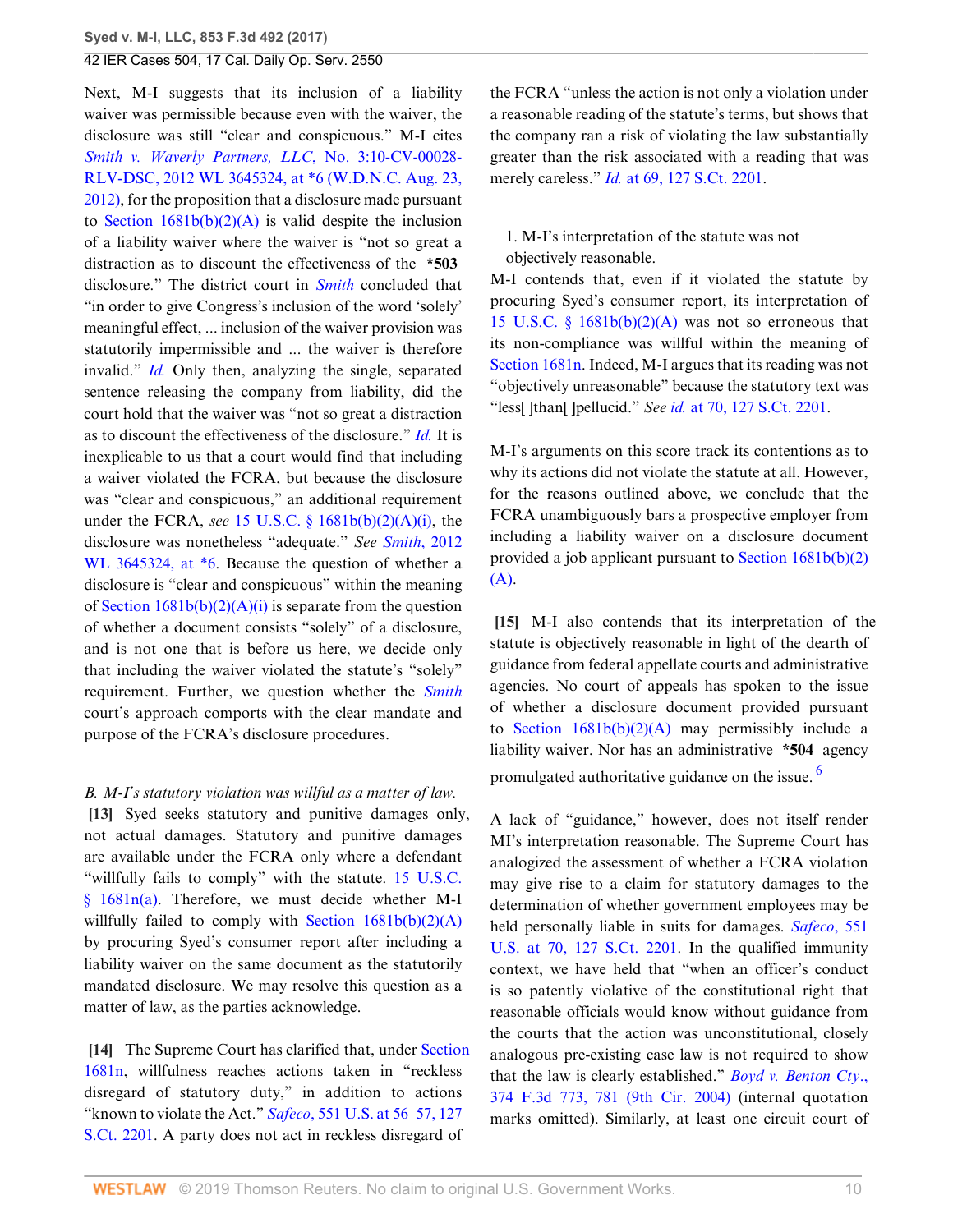appeals has concluded that, in the FCRA context, a "lack of definitive authority does not, as a matter of law, immunize [a party] from potential liability" for statutory damages. *[Cortez v. Trans Union, LLC](http://www.westlaw.com/Link/Document/FullText?findType=Y&serNum=2022767654&pubNum=0000506&originatingDoc=I34acc4f00de111e79277eb58f3dd13cc&refType=RP&fi=co_pp_sp_506_721&originationContext=document&vr=3.0&rs=cblt1.0&transitionType=DocumentItem&contextData=(sc.Default)#co_pp_sp_506_721)*, 617 F.3d 688, 721 [\(3d Cir. 2010\).](http://www.westlaw.com/Link/Document/FullText?findType=Y&serNum=2022767654&pubNum=0000506&originatingDoc=I34acc4f00de111e79277eb58f3dd13cc&refType=RP&fi=co_pp_sp_506_721&originationContext=document&vr=3.0&rs=cblt1.0&transitionType=DocumentItem&contextData=(sc.Default)#co_pp_sp_506_721)

Despite the apparent dearth of guidance on the issue at the time M-I procured Syed's consumer report, M-I's inclusion of a liability waiver in the statutorily mandated disclosure document comports with no reasonable interpretation of [15 U.S.C. § 1681b\(b\)\(2\)\(A\)](http://www.westlaw.com/Link/Document/FullText?findType=L&pubNum=1000546&cite=15USCAS1681B&originatingDoc=I34acc4f00de111e79277eb58f3dd13cc&refType=SP&originationContext=document&vr=3.0&rs=cblt1.0&transitionType=DocumentItem&contextData=(sc.Default)#co_pp_1eca000045f07). Therefore, we conclude that MI's interpretation was "objectively unreasonable."

#### 2. M-I's non-compliance was willful.

The parties appear to assume that, under *[Safeco](http://www.westlaw.com/Link/Document/FullText?findType=Y&serNum=2012395817&pubNum=0000780&originatingDoc=I34acc4f00de111e79277eb58f3dd13cc&refType=RP&originationContext=document&vr=3.0&rs=cblt1.0&transitionType=DocumentItem&contextData=(sc.Default))*, an objectively unreasonable interpretation of the FCRA is by definition a reckless one, as well. However, this interpretation improperly conflates recklessness and negligence. In tort law, negligent actions are those which do not meet the standard of objective reasonableness. *See* [Restatement \(Second\) of Torts § 283](http://www.westlaw.com/Link/Document/FullText?findType=Y&serNum=0290694001&pubNum=0101577&originatingDoc=I34acc4f00de111e79277eb58f3dd13cc&refType=TS&originationContext=document&vr=3.0&rs=cblt1.0&transitionType=DocumentItem&contextData=(sc.Default)) comment c (Am. Law Inst. 1965); W. Page Keeton et al., *Prosser and Keaton on The Law of Torts* § 32, at 173–74 (5th ed. 1984). On the other hand, one acts recklessly when he creates an "unreasonable risk of physical harm to another" that is "substantially greater than that which is necessary to make his conduct negligent." *See* [Restatement \(Second\) Torts](http://www.westlaw.com/Link/Document/FullText?findType=Y&serNum=0294806421&pubNum=0101577&originatingDoc=I34acc4f00de111e79277eb58f3dd13cc&refType=TS&originationContext=document&vr=3.0&rs=cblt1.0&transitionType=DocumentItem&contextData=(sc.Default)) [§ 500](http://www.westlaw.com/Link/Document/FullText?findType=Y&serNum=0294806421&pubNum=0101577&originatingDoc=I34acc4f00de111e79277eb58f3dd13cc&refType=TS&originationContext=document&vr=3.0&rs=cblt1.0&transitionType=DocumentItem&contextData=(sc.Default)). The Supreme Court has specifically distinguished recklessness from negligence in the FCRA context, noting that a violation is only reckless (and therefore willful) where an employer adopts a reading of the statute that runs a risk of error "*substantially greater than* the risk associated with a reading that was merely careless." *Safeco*[, 551 U.S. at 69, 127 S.Ct. 2201](http://www.westlaw.com/Link/Document/FullText?findType=Y&serNum=2012395817&pubNum=0000708&originatingDoc=I34acc4f00de111e79277eb58f3dd13cc&refType=RP&originationContext=document&vr=3.0&rs=cblt1.0&transitionType=DocumentItem&contextData=(sc.Default)) (emphasis added); *see also id.* [at 70, 127 S.Ct. 2201](http://www.westlaw.com/Link/Document/FullText?findType=Y&serNum=2012395817&pubNum=0000708&originatingDoc=I34acc4f00de111e79277eb58f3dd13cc&refType=RP&originationContext=document&vr=3.0&rs=cblt1.0&transitionType=DocumentItem&contextData=(sc.Default)) ("Safeco's reading was not objectively unreasonable, and so falls well short of raising the 'unjustifiably high risk' of violating the statute necessary for reckless liability.")

**\*505** Moreover, equating negligence with recklessness would fail to give effect to the FCRA's allowance of actual damages for negligent violations, on the one hand, and statutory and punitive damages for willful ones, on the other. *See* [15 U.S.C. §§ 1681n,](http://www.westlaw.com/Link/Document/FullText?findType=L&pubNum=1000546&cite=15USCAS1681N&originatingDoc=I34acc4f00de111e79277eb58f3dd13cc&refType=LQ&originationContext=document&vr=3.0&rs=cblt1.0&transitionType=DocumentItem&contextData=(sc.Default)) [1681](http://www.westlaw.com/Link/Document/FullText?findType=L&pubNum=1000546&cite=15USCAS1681O&originatingDoc=I34acc4f00de111e79277eb58f3dd13cc&refType=LQ&originationContext=document&vr=3.0&rs=cblt1.0&transitionType=DocumentItem&contextData=(sc.Default))*o*; *Safeco*[, 551 U.S. at](http://www.westlaw.com/Link/Document/FullText?findType=Y&serNum=2012395817&pubNum=0000708&originatingDoc=I34acc4f00de111e79277eb58f3dd13cc&refType=RP&originationContext=document&vr=3.0&rs=cblt1.0&transitionType=DocumentItem&contextData=(sc.Default)) [69–70, 127 S.Ct. 2201](http://www.westlaw.com/Link/Document/FullText?findType=Y&serNum=2012395817&pubNum=0000708&originatingDoc=I34acc4f00de111e79277eb58f3dd13cc&refType=RP&originationContext=document&vr=3.0&rs=cblt1.0&transitionType=DocumentItem&contextData=(sc.Default)); *see also Menasche*[, 348 U.S. at 538–](http://www.westlaw.com/Link/Document/FullText?findType=Y&serNum=1955121370&pubNum=0000708&originatingDoc=I34acc4f00de111e79277eb58f3dd13cc&refType=RP&originationContext=document&vr=3.0&rs=cblt1.0&transitionType=DocumentItem&contextData=(sc.Default)) [39, 75 S.Ct. 513](http://www.westlaw.com/Link/Document/FullText?findType=Y&serNum=1955121370&pubNum=0000708&originatingDoc=I34acc4f00de111e79277eb58f3dd13cc&refType=RP&originationContext=document&vr=3.0&rs=cblt1.0&transitionType=DocumentItem&contextData=(sc.Default)) ("It is our duty to give effect, if possible, to every clause and word of a statute....") (internal quotation marks omitted). Accordingly, if M-I's interpretation of

the FCRA is merely objectively unreasonable, it does not follow that Syed is entitled to statutory damages.

We must determine whether M-I's interpretation of [15](http://www.westlaw.com/Link/Document/FullText?findType=L&pubNum=1000546&cite=15USCAS1681B&originatingDoc=I34acc4f00de111e79277eb58f3dd13cc&refType=SP&originationContext=document&vr=3.0&rs=cblt1.0&transitionType=DocumentItem&contextData=(sc.Default)#co_pp_1eca000045f07) U.S.C. §  $1681b(b)(2)(A)$  to permit a liability waiver in a disclosure document crossed the "negligence/recklessness line." *See Safeco*[, 551 U.S. at 69, 127 S.Ct. 2201.](http://www.westlaw.com/Link/Document/FullText?findType=Y&serNum=2012395817&pubNum=0000708&originatingDoc=I34acc4f00de111e79277eb58f3dd13cc&refType=RP&originationContext=document&vr=3.0&rs=cblt1.0&transitionType=DocumentItem&contextData=(sc.Default)) It is possible to imagine an interpretation of [15 U.S.C. §](http://www.westlaw.com/Link/Document/FullText?findType=L&pubNum=1000546&cite=15USCAS1681B&originatingDoc=I34acc4f00de111e79277eb58f3dd13cc&refType=SP&originationContext=document&vr=3.0&rs=cblt1.0&transitionType=DocumentItem&contextData=(sc.Default)#co_pp_1eca000045f07)  $1681b(b)(2)(A)$  that would be objectively unreasonable without rising to the level of recklessness. For instance, the Seventh Circuit has held that a company did not recklessly disregard the FCRA's mandate of "clear and conspicuous" disclosure by using six-point type, even if the company's actions were negligent. *[Murray v. New](http://www.westlaw.com/Link/Document/FullText?findType=Y&serNum=2015782213&pubNum=0000506&originatingDoc=I34acc4f00de111e79277eb58f3dd13cc&refType=RP&fi=co_pp_sp_506_726&originationContext=document&vr=3.0&rs=cblt1.0&transitionType=DocumentItem&contextData=(sc.Default)#co_pp_sp_506_726) [Cingular Wireless Servs., Inc.](http://www.westlaw.com/Link/Document/FullText?findType=Y&serNum=2015782213&pubNum=0000506&originatingDoc=I34acc4f00de111e79277eb58f3dd13cc&refType=RP&fi=co_pp_sp_506_726&originationContext=document&vr=3.0&rs=cblt1.0&transitionType=DocumentItem&contextData=(sc.Default)#co_pp_sp_506_726)*, 523 F.3d 719, 726–27 [\(7th Cir. 2008\)](http://www.westlaw.com/Link/Document/FullText?findType=Y&serNum=2015782213&pubNum=0000506&originatingDoc=I34acc4f00de111e79277eb58f3dd13cc&refType=RP&fi=co_pp_sp_506_726&originationContext=document&vr=3.0&rs=cblt1.0&transitionType=DocumentItem&contextData=(sc.Default)#co_pp_sp_506_726) (Easterbrook, J.) (qualifying that such a practice "would be reckless *today*," given intervening legal authority).

<span id="page-10-1"></span><span id="page-10-0"></span>**[\[16](#page-2-5)]** Here, however, the term we are called upon to construe is not subject to a range of plausible interpretations. To the contrary, [15 U.S.C. § 1681b\(b\)\(2\)](http://www.westlaw.com/Link/Document/FullText?findType=L&pubNum=1000546&cite=15USCAS1681B&originatingDoc=I34acc4f00de111e79277eb58f3dd13cc&refType=SP&originationContext=document&vr=3.0&rs=cblt1.0&transitionType=DocumentItem&contextData=(sc.Default)#co_pp_1eca000045f07) [\(A\)](http://www.westlaw.com/Link/Document/FullText?findType=L&pubNum=1000546&cite=15USCAS1681B&originatingDoc=I34acc4f00de111e79277eb58f3dd13cc&refType=SP&originationContext=document&vr=3.0&rs=cblt1.0&transitionType=DocumentItem&contextData=(sc.Default)#co_pp_1eca000045f07) unambiguously forecloses the inclusion of a liability waiver in a disclosure document. Thus, we need not consider M-I's subjective interpretation of the FCRA in determining whether it acted in reckless disregard of the statutory language, and therefore willfully. Indeed, M-I concedes that this question may be resolved purely as a matter of law.<sup>[7](#page-13-2)</sup> Because the statute unambiguously bars M-I's interpretation, whether or not M-I actually believed that its interpretation was correct is immaterial. *See [Reardon v. ClosetMaid Corp.](http://www.westlaw.com/Link/Document/FullText?findType=Y&serNum=2032188591&pubNum=0000999&originatingDoc=I34acc4f00de111e79277eb58f3dd13cc&refType=RP&originationContext=document&vr=3.0&rs=cblt1.0&transitionType=DocumentItem&contextData=(sc.Default))*, No. 2:08-cv-01730, [2013 WL 6231606, at \\*11 \(W.D. Pa. Dec. 2, 2013\)](http://www.westlaw.com/Link/Document/FullText?findType=Y&serNum=2032188591&pubNum=0000999&originatingDoc=I34acc4f00de111e79277eb58f3dd13cc&refType=RP&originationContext=document&vr=3.0&rs=cblt1.0&transitionType=DocumentItem&contextData=(sc.Default)) (holding that there was "no issue of material fact" about whether defendant violated [15 U.S.C. § 1681b\(b\)\(2\)\(A\)](http://www.westlaw.com/Link/Document/FullText?findType=L&pubNum=1000546&cite=15USCAS1681B&originatingDoc=I34acc4f00de111e79277eb58f3dd13cc&refType=SP&originationContext=document&vr=3.0&rs=cblt1.0&transitionType=DocumentItem&contextData=(sc.Default)#co_pp_1eca000045f07) willfully and granting plaintiff summary judgment). <sup>[8](#page-13-3)</sup> **\*506** Notwithstanding that we are the first federal appellate court to construe Section  $1681b(b)(2)(A)$ , this is not a "borderline case." *See Cortez*[, 617 F.3d at 722](http://www.westlaw.com/Link/Document/FullText?findType=Y&serNum=2022767654&pubNum=0000506&originatingDoc=I34acc4f00de111e79277eb58f3dd13cc&refType=RP&fi=co_pp_sp_506_722&originationContext=document&vr=3.0&rs=cblt1.0&transitionType=DocumentItem&contextData=(sc.Default)#co_pp_sp_506_722). An employer "whose conduct is first examined under [a] section of the Act should not receive a pass because the issue has never been decided." *[Id.](http://www.westlaw.com/Link/Document/FullText?findType=Y&serNum=2022767654&pubNum=0000506&originatingDoc=I34acc4f00de111e79277eb58f3dd13cc&refType=RP&originationContext=document&vr=3.0&rs=cblt1.0&transitionType=DocumentItem&contextData=(sc.Default))*

<span id="page-10-2"></span>M-I ran an "unjustifiably high risk of violating the statute." *See Safeco*[, 551 U.S. at 70, 127 S.Ct. 2201](http://www.westlaw.com/Link/Document/FullText?findType=Y&serNum=2012395817&pubNum=0000708&originatingDoc=I34acc4f00de111e79277eb58f3dd13cc&refType=RP&originationContext=document&vr=3.0&rs=cblt1.0&transitionType=DocumentItem&contextData=(sc.Default)) (internal quotation marks omitted). In other words, M-I acted in "reckless disregard of statutory duty." Its violation of the FCRA was therefore willful under [15](http://www.westlaw.com/Link/Document/FullText?findType=L&pubNum=1000546&cite=15USCAS1681N&originatingDoc=I34acc4f00de111e79277eb58f3dd13cc&refType=LQ&originationContext=document&vr=3.0&rs=cblt1.0&transitionType=DocumentItem&contextData=(sc.Default))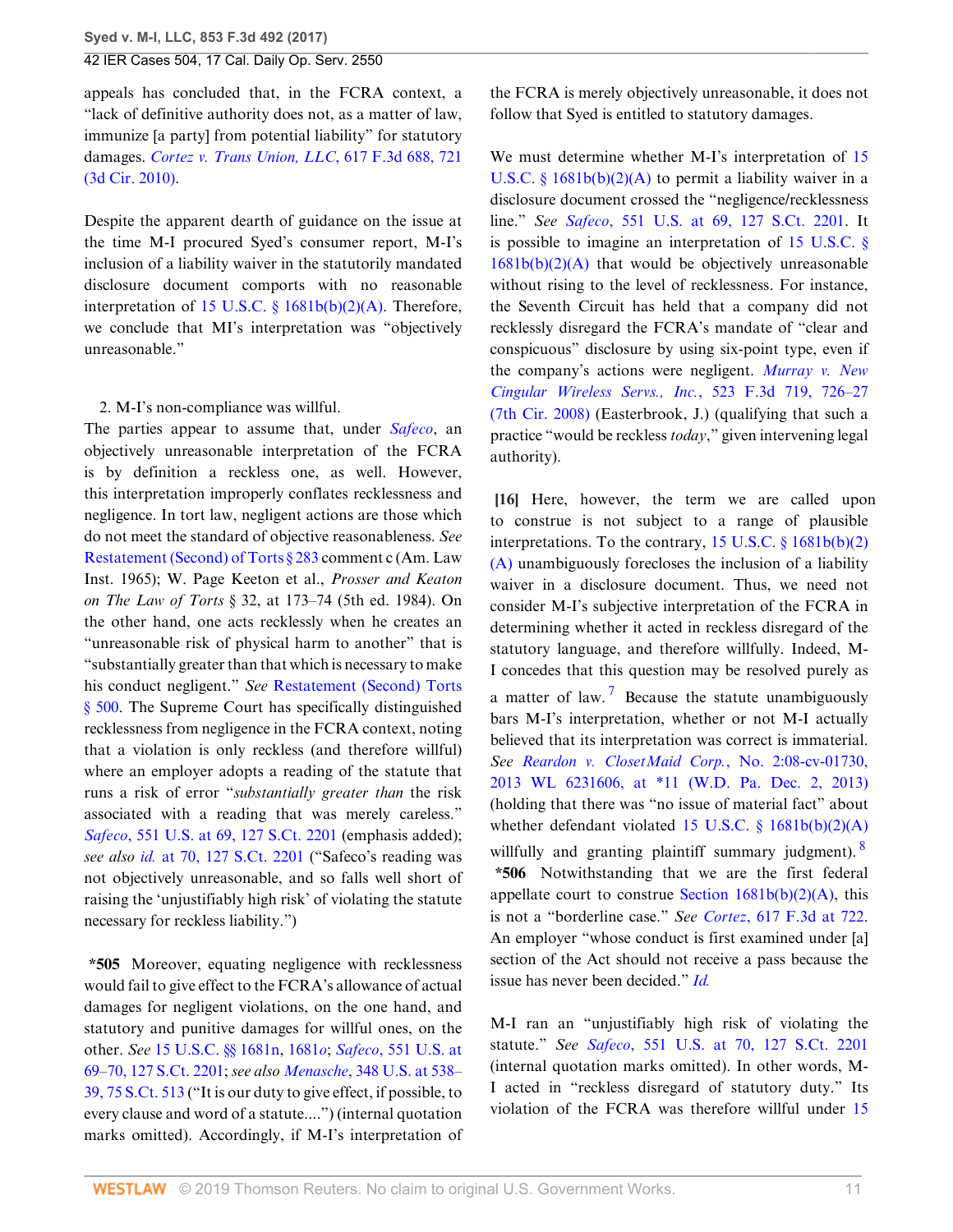[U.S.C. § 1681n](http://www.westlaw.com/Link/Document/FullText?findType=L&pubNum=1000546&cite=15USCAS1681N&originatingDoc=I34acc4f00de111e79277eb58f3dd13cc&refType=LQ&originationContext=document&vr=3.0&rs=cblt1.0&transitionType=DocumentItem&contextData=(sc.Default)). *See Safeco*[, 551 U.S. at 56–57, 127 S.Ct.](http://www.westlaw.com/Link/Document/FullText?findType=Y&serNum=2012395817&pubNum=0000708&originatingDoc=I34acc4f00de111e79277eb58f3dd13cc&refType=RP&originationContext=document&vr=3.0&rs=cblt1.0&transitionType=DocumentItem&contextData=(sc.Default)) [2201](http://www.westlaw.com/Link/Document/FullText?findType=Y&serNum=2012395817&pubNum=0000708&originatingDoc=I34acc4f00de111e79277eb58f3dd13cc&refType=RP&originationContext=document&vr=3.0&rs=cblt1.0&transitionType=DocumentItem&contextData=(sc.Default)).

# *C. The complaint's factual allegations preclude dismissal on statute of limitations grounds.*

<span id="page-11-1"></span><span id="page-11-0"></span>**[\[17](#page-2-1)] [\[18\]](#page-3-0)** In the alternative, M-I urges us to affirm the district court's dismissal of Syed's complaint on the ground that Syed's claims are barred by the FCRA's twoyear statute of limitations. The FCRA requires a plaintiff to bring an action within the earlier of "(1) 2 years after the date of discovery by the plaintiff of the violation that is the basis for [the employer's] liability; or (2) 5 years after the date on which the violation that is the basis for such liability occurs." [15 U.S.C. § 1681p](http://www.westlaw.com/Link/Document/FullText?findType=L&pubNum=1000546&cite=15USCAS1681P&originatingDoc=I34acc4f00de111e79277eb58f3dd13cc&refType=LQ&originationContext=document&vr=3.0&rs=cblt1.0&transitionType=DocumentItem&contextData=(sc.Default)). The district court dismissed Syed's action because he failed to state a claim under [Federal Rule of Civil Procedure 12\(b\)\(6\)](http://www.westlaw.com/Link/Document/FullText?findType=L&pubNum=1000600&cite=USFRCPR12&originatingDoc=I34acc4f00de111e79277eb58f3dd13cc&refType=LQ&originationContext=document&vr=3.0&rs=cblt1.0&transitionType=DocumentItem&contextData=(sc.Default)), not because the claim was time-barred. However, we may "affirm on any basis fairly supported by the record." *Corrie v. Caterpillar, Inc.*[, 503 F.3d 974, 979 \(9th Cir.](http://www.westlaw.com/Link/Document/FullText?findType=Y&serNum=2013188929&pubNum=0000506&originatingDoc=I34acc4f00de111e79277eb58f3dd13cc&refType=RP&fi=co_pp_sp_506_979&originationContext=document&vr=3.0&rs=cblt1.0&transitionType=DocumentItem&contextData=(sc.Default)#co_pp_sp_506_979) [2007\)](http://www.westlaw.com/Link/Document/FullText?findType=Y&serNum=2013188929&pubNum=0000506&originatingDoc=I34acc4f00de111e79277eb58f3dd13cc&refType=RP&fi=co_pp_sp_506_979&originationContext=document&vr=3.0&rs=cblt1.0&transitionType=DocumentItem&contextData=(sc.Default)#co_pp_sp_506_979).

M-I argues that Syed "discovered" the violation within the meaning of [15 U.S.C. § 1681p](http://www.westlaw.com/Link/Document/FullText?findType=L&pubNum=1000546&cite=15USCAS1681P&originatingDoc=I34acc4f00de111e79277eb58f3dd13cc&refType=LQ&originationContext=document&vr=3.0&rs=cblt1.0&transitionType=DocumentItem&contextData=(sc.Default)) when he signed M-I's allegedly deficient Disclosure Release form upon applying for a job in 2011. Because Syed challenges only the disclosure document, and not the manner in which M-I used his consumer report, M-I contends that the date of disclosure is the relevant one here.

<span id="page-11-2"></span>**[\[19](#page-3-1)]** However, a prospective employer does not violate Section  $1681b(b)(2)(A)$  by providing a disclosure that violates the FCRA's disclosure requirement. *See [Harris](http://www.westlaw.com/Link/Document/FullText?findType=Y&serNum=2036701669&pubNum=0007903&originatingDoc=I34acc4f00de111e79277eb58f3dd13cc&refType=RP&fi=co_pp_sp_7903_869&originationContext=document&vr=3.0&rs=cblt1.0&transitionType=DocumentItem&contextData=(sc.Default)#co_pp_sp_7903_869) [v. Home Depot U.S.A., Inc.](http://www.westlaw.com/Link/Document/FullText?findType=Y&serNum=2036701669&pubNum=0007903&originatingDoc=I34acc4f00de111e79277eb58f3dd13cc&refType=RP&fi=co_pp_sp_7903_869&originationContext=document&vr=3.0&rs=cblt1.0&transitionType=DocumentItem&contextData=(sc.Default)#co_pp_sp_7903_869)*, 114 F.Supp.3d 868, 869 [\(N.D. Cal. 2015\);](http://www.westlaw.com/Link/Document/FullText?findType=Y&serNum=2036701669&pubNum=0007903&originatingDoc=I34acc4f00de111e79277eb58f3dd13cc&refType=RP&fi=co_pp_sp_7903_869&originationContext=document&vr=3.0&rs=cblt1.0&transitionType=DocumentItem&contextData=(sc.Default)#co_pp_sp_7903_869) *[Singleton v. Domino's Pizza, LLC](http://www.westlaw.com/Link/Document/FullText?findType=Y&serNum=2026938569&pubNum=0000999&originatingDoc=I34acc4f00de111e79277eb58f3dd13cc&refType=RP&originationContext=document&vr=3.0&rs=cblt1.0&transitionType=DocumentItem&contextData=(sc.Default))*, No. [DKC 11-1823, 2012 WL 245965, at \\*7 \(D. Md. Jan.](http://www.westlaw.com/Link/Document/FullText?findType=Y&serNum=2026938569&pubNum=0000999&originatingDoc=I34acc4f00de111e79277eb58f3dd13cc&refType=RP&originationContext=document&vr=3.0&rs=cblt1.0&transitionType=DocumentItem&contextData=(sc.Default)) [25, 2012\)](http://www.westlaw.com/Link/Document/FullText?findType=Y&serNum=2026938569&pubNum=0000999&originatingDoc=I34acc4f00de111e79277eb58f3dd13cc&refType=RP&originationContext=document&vr=3.0&rs=cblt1.0&transitionType=DocumentItem&contextData=(sc.Default)). The employer violates the FCRA only where, after violating its disclosure procedures, it "procure[s] or cause[s] to be procured" a consumer report about the job applicant. *See* [15 U.S.C. § 1681b\(b\)\(2\)\(A\)\(i\).](http://www.westlaw.com/Link/Document/FullText?findType=L&pubNum=1000546&cite=15USCAS1681B&originatingDoc=I34acc4f00de111e79277eb58f3dd13cc&refType=SP&originationContext=document&vr=3.0&rs=cblt1.0&transitionType=DocumentItem&contextData=(sc.Default)#co_pp_226a0000d5fe7)

M-I urges a contrary interpretation, relying on cases construing statutes of limitations involving inadequate disclosures on loan documents under the Fair and Accurate Credit Transactions Act of 2003 ("FACTA"), [Pub. L. 108-159, 111 Stat. 1952,](http://www.westlaw.com/Link/Document/FullText?findType=l&pubNum=1077005&cite=UUID(IC71DD84AB7-CA4B60B2783-F5A273658D2)&originatingDoc=I34acc4f00de111e79277eb58f3dd13cc&refType=SL&originationContext=document&vr=3.0&rs=cblt1.0&transitionType=DocumentItem&contextData=(sc.Default)) which amended the FCRA, and the Truth in Lending Act of 1968 ("TILA"), Pub. L. 90-321, 82 Stat. 146 (codified at [15 U.S.C. §](http://www.westlaw.com/Link/Document/FullText?findType=L&pubNum=1000546&cite=15USCAS1601&originatingDoc=I34acc4f00de111e79277eb58f3dd13cc&refType=LQ&originationContext=document&vr=3.0&rs=cblt1.0&transitionType=DocumentItem&contextData=(sc.Default)) 1601 *[et seq](http://www.westlaw.com/Link/Document/FullText?findType=L&pubNum=1000546&cite=15USCAS1601&originatingDoc=I34acc4f00de111e79277eb58f3dd13cc&refType=LQ&originationContext=document&vr=3.0&rs=cblt1.0&transitionType=DocumentItem&contextData=(sc.Default))*). M-I is correct that the statutes of limitations under FACTA and TILA generally begin to run when

the disclosure is made. However, this is so because the disclosure and transaction usually occur simultaneously in the lending context. *See [Ancheta v. Golden Empire](http://www.westlaw.com/Link/Document/FullText?findType=Y&serNum=2024760852&pubNum=0000999&originatingDoc=I34acc4f00de111e79277eb58f3dd13cc&refType=RP&originationContext=document&vr=3.0&rs=cblt1.0&transitionType=DocumentItem&contextData=(sc.Default)) Mortg., Inc.*[, No. 10-CV-05589-LHK, 2011 WL 826177,](http://www.westlaw.com/Link/Document/FullText?findType=Y&serNum=2024760852&pubNum=0000999&originatingDoc=I34acc4f00de111e79277eb58f3dd13cc&refType=RP&originationContext=document&vr=3.0&rs=cblt1.0&transitionType=DocumentItem&contextData=(sc.Default)) [at \\*4 \(N.D. Cal. March 7, 2011\)](http://www.westlaw.com/Link/Document/FullText?findType=Y&serNum=2024760852&pubNum=0000999&originatingDoc=I34acc4f00de111e79277eb58f3dd13cc&refType=RP&originationContext=document&vr=3.0&rs=cblt1.0&transitionType=DocumentItem&contextData=(sc.Default)) ("FACTA claims presumptively accrue on the date of the loan transaction, because it should be clear on this date whether or not a credit score disclosure is made.").

Here, Syed does not allege that M-I procured his consumer report at the same **\*507** time it made its disclosure, which would have meant that he could have discovered the statutory violation when he received the Disclosure Release. To the contrary, he alleges that he was unaware M-I had procured his consumer report until he reviewed his personnel file "within the last two years." Because we must treat this allegation as true at the motion-todismiss stage, Syed adequately pleaded that his claim fell within the FCRA's two-year statute of limitations. *See [Supermail Cargo, Inc. v. United States](http://www.westlaw.com/Link/Document/FullText?findType=Y&serNum=1995212051&pubNum=0000506&originatingDoc=I34acc4f00de111e79277eb58f3dd13cc&refType=RP&fi=co_pp_sp_506_1207&originationContext=document&vr=3.0&rs=cblt1.0&transitionType=DocumentItem&contextData=(sc.Default)#co_pp_sp_506_1207)*, 68 F.3d 1204, [1207 \(9th Cir. 1995\)](http://www.westlaw.com/Link/Document/FullText?findType=Y&serNum=1995212051&pubNum=0000506&originatingDoc=I34acc4f00de111e79277eb58f3dd13cc&refType=RP&fi=co_pp_sp_506_1207&originationContext=document&vr=3.0&rs=cblt1.0&transitionType=DocumentItem&contextData=(sc.Default)#co_pp_sp_506_1207) ("[A] complaint cannot be dismissed [for untimeliness] unless it appears beyond doubt that the plaintiff can prove no set of facts that would establish the timeliness of the claim."). Therefore, dismissal of Syed's complaint was not warranted on the ground that his claim was time-barred.

## **V**.

The FCRA's employment disclosure provision "says what it means and means what it says." *See [Simmons v.](http://www.westlaw.com/Link/Document/FullText?findType=Y&serNum=2039084378&pubNum=0000708&originatingDoc=I34acc4f00de111e79277eb58f3dd13cc&refType=RP&fi=co_pp_sp_708_1848&originationContext=document&vr=3.0&rs=cblt1.0&transitionType=DocumentItem&contextData=(sc.Default)#co_pp_sp_708_1848) Himmelreich*, — U.S. — , 136 S.Ct. 1843, 1848, 195 [L.Ed.2d 106 \(2016\).](http://www.westlaw.com/Link/Document/FullText?findType=Y&serNum=2039084378&pubNum=0000708&originatingDoc=I34acc4f00de111e79277eb58f3dd13cc&refType=RP&fi=co_pp_sp_708_1848&originationContext=document&vr=3.0&rs=cblt1.0&transitionType=DocumentItem&contextData=(sc.Default)#co_pp_sp_708_1848) The statute unambiguously bars the inclusion of a liability waiver on the same document as a disclosure made pursuant to [15 U.S.C. § 1681b\(b\)](http://www.westlaw.com/Link/Document/FullText?findType=L&pubNum=1000546&cite=15USCAS1681B&originatingDoc=I34acc4f00de111e79277eb58f3dd13cc&refType=SP&originationContext=document&vr=3.0&rs=cblt1.0&transitionType=DocumentItem&contextData=(sc.Default)#co_pp_1eca000045f07)  $(2)(A)$ . M-I willfully violated the statute by procuring Syed's consumer report without providing a disclosure "in a document that consist[ed] solely of the disclosure."  $§ 1681b(b)(2)(A)(i)$ . Therefore, the district court erred in dismissing Syed's complaint.

### **REVERSED** and **REMANDED.**

### **APPENDIX A**

**\*508**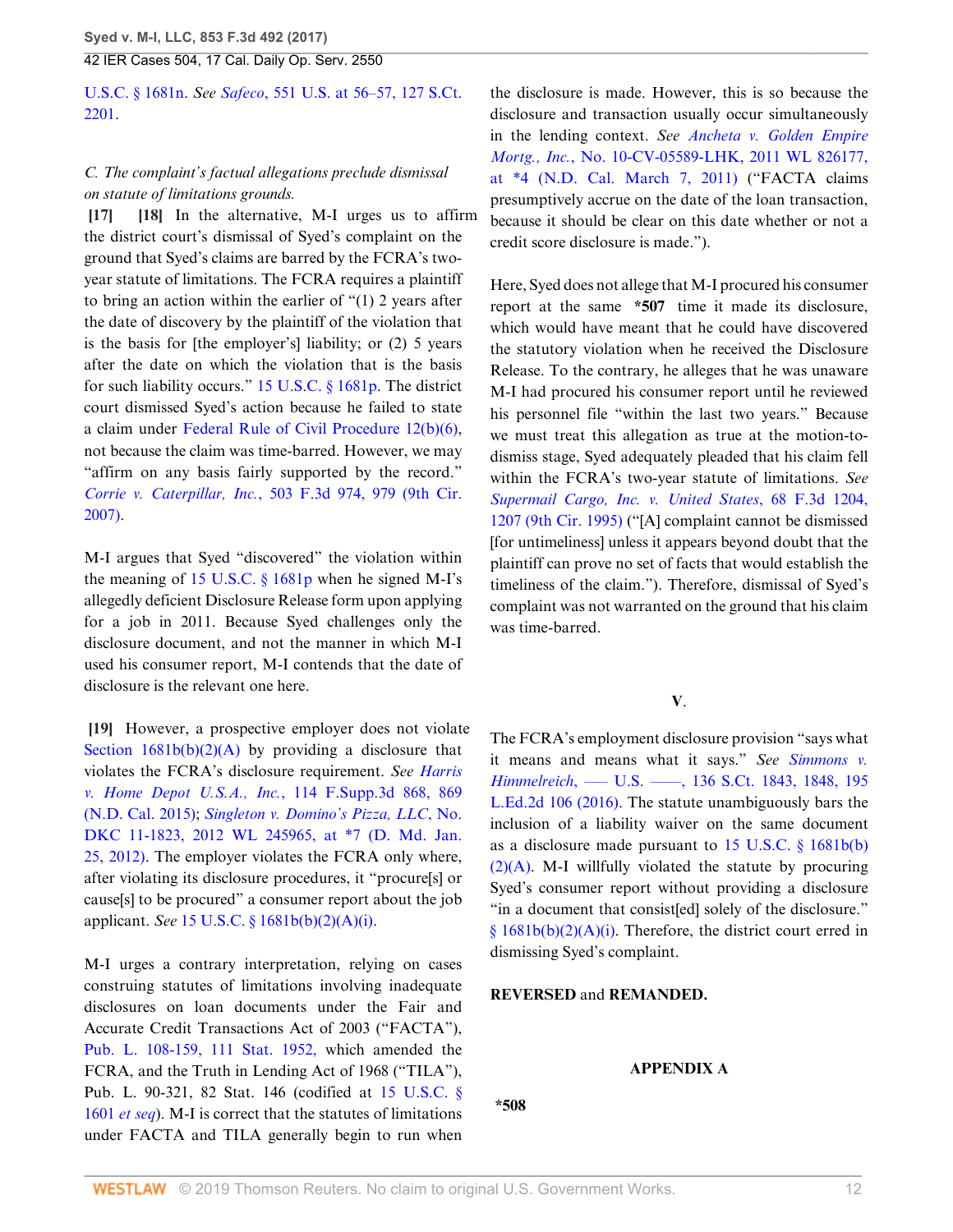#### **Syed v. M-I, LLC, 853 F.3d 492 (2017)**

## 42 IER Cases 504, 17 Cal. Daily Op. Serv. 2550

|                                                               | <b>All Citations</b><br>記 照 4 到 期 30 工 改 数 改                                                                                                                                                                                                                                                                                                                                                                                                                                                                                                                                                                                                                                                                                                                                                                                                                                                                                                                                              |                                                         |
|---------------------------------------------------------------|-------------------------------------------------------------------------------------------------------------------------------------------------------------------------------------------------------------------------------------------------------------------------------------------------------------------------------------------------------------------------------------------------------------------------------------------------------------------------------------------------------------------------------------------------------------------------------------------------------------------------------------------------------------------------------------------------------------------------------------------------------------------------------------------------------------------------------------------------------------------------------------------------------------------------------------------------------------------------------------------|---------------------------------------------------------|
|                                                               | (PLEASE PRINT)                                                                                                                                                                                                                                                                                                                                                                                                                                                                                                                                                                                                                                                                                                                                                                                                                                                                                                                                                                            |                                                         |
|                                                               |                                                                                                                                                                                                                                                                                                                                                                                                                                                                                                                                                                                                                                                                                                                                                                                                                                                                                                                                                                                           | 853 F.3d 492, 42 IER Cases 504, 17 Cal. Daily Op. Serv. |
| pre<br>$ec$ $k$ inc.                                          | JAFMAD YFED2550<br><b>APPLICANT'S FULL NAME:</b>                                                                                                                                                                                                                                                                                                                                                                                                                                                                                                                                                                                                                                                                                                                                                                                                                                                                                                                                          |                                                         |
| A Background Investigation Company                            | Any Other Name You Have Worked Under:                                                                                                                                                                                                                                                                                                                                                                                                                                                                                                                                                                                                                                                                                                                                                                                                                                                                                                                                                     |                                                         |
| 713-861-5959<br>Tel:<br>1-800-999-9861<br>Fax: 1-800-207-2778 | Redacted<br>Social Security No.:<br>Redacted<br>Date of Birth                                                                                                                                                                                                                                                                                                                                                                                                                                                                                                                                                                                                                                                                                                                                                                                                                                                                                                                             |                                                         |
|                                                               | Current Address: 3722 N. LIVE CAR<br>AVF                                                                                                                                                                                                                                                                                                                                                                                                                                                                                                                                                                                                                                                                                                                                                                                                                                                                                                                                                  |                                                         |
|                                                               | 12.141170<br>$S$ tate $CA$ $Zip: 92.777$                                                                                                                                                                                                                                                                                                                                                                                                                                                                                                                                                                                                                                                                                                                                                                                                                                                                                                                                                  |                                                         |
|                                                               | Redacted State: C/I<br>Driver's License No.:                                                                                                                                                                                                                                                                                                                                                                                                                                                                                                                                                                                                                                                                                                                                                                                                                                                                                                                                              |                                                         |
|                                                               | My Present Employer May Be Contacted For a Job Reference: Yes La No ID                                                                                                                                                                                                                                                                                                                                                                                                                                                                                                                                                                                                                                                                                                                                                                                                                                                                                                                    |                                                         |
|                                                               |                                                                                                                                                                                                                                                                                                                                                                                                                                                                                                                                                                                                                                                                                                                                                                                                                                                                                                                                                                                           |                                                         |
|                                                               | Pursuant to the requirements of the Fair Credit Reporting Act, I acknowledge that a credit report, consumer report' anti/or investigative<br>consumer report may be made in connection with my application for employment with prospective employer. (including contract for<br>services). I understand that these investigative background inquiries may include aredit, consumer, criminal, driving, prior employment and<br>other teports. These reports may include information as to my character, work hubits performance and experience, along with reasons for<br>termination of past employment from previous employers. Further, I understand that prospective employer and PreCheck, Inc., may be<br>requesting information from various Federal, State, and other agencies which maintain records concerning my past activities relating to my<br>driving, credit, criminal, civil and other experiences, as well as claims involving me in the files of insurance companies. |                                                         |
|                                                               | I authorize, without reservation, any party or agency contacted by PreCheck, Inc. to furnish the above mentioned information.<br>I authorize VIB to Provide PreCheck, Inc. or any potential employer of this employment transaction, state records of employment, including<br>information reported by individual employers to the state, including State Employment Security Agency records. This authorization is for<br>thus employment transaction only and continues in effect for 365 days from the date of Applicant's execution of that consent unless limited by<br>state law, in which case the authorization continues in effect for the maximum pened, not to exceed 365 days, allowed by law. I understand<br>that my refusal to consent shall not be the basis for the denial of employment and that my decision is voluntary and not required by law.<br>A photocopy of this authorization shall have the same effect as the original.                                     |                                                         |
|                                                               | I understand the information obtained will be used as one basis for employment or denial of employment. I hereby discharge, release and<br>indetentify prospective employer, PreCheck, Inc., their agents, servants and employees, and all parties that rely on this release and/or the<br>information obtained with this release from any and all hability and clasms arising by reason of the use of this release and dissemination of<br>information that is false and entrue if obtained from a third party-without verification.                                                                                                                                                                                                                                                                                                                                                                                                                                                     |                                                         |
|                                                               | It is expressly understood that the information obtained through the use of this release will not be verified by PreCheck, Inc.                                                                                                                                                                                                                                                                                                                                                                                                                                                                                                                                                                                                                                                                                                                                                                                                                                                           |                                                         |
|                                                               | I have read and understood the above information, and assigt thanall information provided by me is true and accurate.                                                                                                                                                                                                                                                                                                                                                                                                                                                                                                                                                                                                                                                                                                                                                                                                                                                                     |                                                         |
| <b># APPLICANT'S SIGNATURE:</b>                               | DATE: $J_{2}u_{1}^{2}u_{2}u_{1}^{3}$                                                                                                                                                                                                                                                                                                                                                                                                                                                                                                                                                                                                                                                                                                                                                                                                                                                                                                                                                      |                                                         |
|                                                               |                                                                                                                                                                                                                                                                                                                                                                                                                                                                                                                                                                                                                                                                                                                                                                                                                                                                                                                                                                                           |                                                         |
|                                                               | If you are denied employment, either wholly or partly because of information contained in a consumer report, a disclosure will be made to you<br>of the name and address of the investigative agency making such report. Upon your written request within a reasonable pariod of time, the<br>investigative agency compiling the report will make a complete and accurate disclosure of the nature and scope of the investigation                                                                                                                                                                                                                                                                                                                                                                                                                                                                                                                                                         |                                                         |
|                                                               | · The Age Discrimination in Employment Act of 1987 prohibies discrimination on the basis of age with respect to milividents who are at least 40 years of age<br>The system of may consist of employment records, educational verification, licensure verification, driving record, previous address and public records                                                                                                                                                                                                                                                                                                                                                                                                                                                                                                                                                                                                                                                                    |                                                         |
| relative to criminal charges.                                 | An "Investigative Consumer Report" institut a consumer report or postion thereof in which information on a container's character, general reputation<br>personal chanacteristics, or mode of living is obtained through personal interviews with persons having Entroledge.                                                                                                                                                                                                                                                                                                                                                                                                                                                                                                                                                                                                                                                                                                               |                                                         |

#### Footnotes

- <span id="page-12-0"></span>[1](#page-4-0) The statutory provision at issue, [15 U.S.C. § 1681b\(b\)\(2\)\(A\)](http://www.westlaw.com/Link/Document/FullText?findType=L&pubNum=1000546&cite=15USCAS1681B&originatingDoc=I34acc4f00de111e79277eb58f3dd13cc&refType=SP&originationContext=document&vr=3.0&rs=cblt1.0&transitionType=DocumentItem&contextData=(sc.Default)#co_pp_1eca000045f07), governs the procurement of consumer reports "for employment purposes with respect to any consumer." Thus, the statute's application is not limited to employer-employee relationships. However, for the sake of brevity, we describe the parties governed by the statute as "prospective employers" and "job applicants," while recognizing that the statute in fact applies more broadly.
- <span id="page-12-1"></span>[2](#page-4-1) This opportunity is particularly important given that, in practice, the FCRA does not otherwise provide an opportunity for a job applicant or employee to dispute his consumer report before adverse action is taken. See Richard Fischer, A.S. Pratt & Sons, Law of Financial Privacy ¶ 1.04[2][F] (2014).
- <span id="page-12-2"></span>[3](#page-5-0) Syed also named PreCheck, the company hired by M-I to obtain his consumer report, as a defendant. Syed has since settled his claims against PreCheck. Thus, only his claims against M-I are at issue in this appeal.
- <span id="page-12-3"></span>[4](#page-6-6) In reviewing a [Rule 12\(b\)\(6\)](http://www.westlaw.com/Link/Document/FullText?findType=L&pubNum=1000600&cite=USFRCPR12&originatingDoc=I34acc4f00de111e79277eb58f3dd13cc&refType=LQ&originationContext=document&vr=3.0&rs=cblt1.0&transitionType=DocumentItem&contextData=(sc.Default)) dismissal by the district court, we "accept all factual allegations of the complaint as true and draw all reasonable inferences in favor of the nonmoving party." [Nat'l Ass'n for Advancement of Psychoanalysis v.](http://www.westlaw.com/Link/Document/FullText?findType=Y&serNum=2000553174&pubNum=0000506&originatingDoc=I34acc4f00de111e79277eb58f3dd13cc&refType=RP&fi=co_pp_sp_506_1049&originationContext=document&vr=3.0&rs=cblt1.0&transitionType=DocumentItem&contextData=(sc.Default)#co_pp_sp_506_1049) Cal. Bd. of Psychology[, 228 F.3d 1043, 1049 \(9th Cir. 2000\)](http://www.westlaw.com/Link/Document/FullText?findType=Y&serNum=2000553174&pubNum=0000506&originatingDoc=I34acc4f00de111e79277eb58f3dd13cc&refType=RP&fi=co_pp_sp_506_1049&originationContext=document&vr=3.0&rs=cblt1.0&transitionType=DocumentItem&contextData=(sc.Default)#co_pp_sp_506_1049). Moreover, at the [Rule 12\(b\)\(6\)](http://www.westlaw.com/Link/Document/FullText?findType=L&pubNum=1000600&cite=USFRCPR12&originatingDoc=I34acc4f00de111e79277eb58f3dd13cc&refType=LQ&originationContext=document&vr=3.0&rs=cblt1.0&transitionType=DocumentItem&contextData=(sc.Default)) stage, "we presume that 'general allegations embrace those specific facts that are necessary to support a claim.' " [Smith v. Pac. Properties and](http://www.westlaw.com/Link/Document/FullText?findType=Y&serNum=2004087092&pubNum=0000506&originatingDoc=I34acc4f00de111e79277eb58f3dd13cc&refType=RP&fi=co_pp_sp_506_1106&originationContext=document&vr=3.0&rs=cblt1.0&transitionType=DocumentItem&contextData=(sc.Default)#co_pp_sp_506_1106) Dev. Corp.[, 358 F.3d 1097, 1106 \(9th Cir. 2004\)](http://www.westlaw.com/Link/Document/FullText?findType=Y&serNum=2004087092&pubNum=0000506&originatingDoc=I34acc4f00de111e79277eb58f3dd13cc&refType=RP&fi=co_pp_sp_506_1106&originationContext=document&vr=3.0&rs=cblt1.0&transitionType=DocumentItem&contextData=(sc.Default)#co_pp_sp_506_1106) (quoting Lujan v. Nat'l Wildlife Fed'n[, 497 U.S. 871, 889, 110 S.Ct. 3177,](http://www.westlaw.com/Link/Document/FullText?findType=Y&serNum=1990097949&pubNum=0000708&originatingDoc=I34acc4f00de111e79277eb58f3dd13cc&refType=RP&originationContext=document&vr=3.0&rs=cblt1.0&transitionType=DocumentItem&contextData=(sc.Default)) [111 L.Ed.2d 695 \(1990\)\)](http://www.westlaw.com/Link/Document/FullText?findType=Y&serNum=1990097949&pubNum=0000708&originatingDoc=I34acc4f00de111e79277eb58f3dd13cc&refType=RP&originationContext=document&vr=3.0&rs=cblt1.0&transitionType=DocumentItem&contextData=(sc.Default)). Of course, standing "must be supported at each stage of the litigation in the same manner as any other essential element of the case," [Cent. Delta Water Agency v. United States](http://www.westlaw.com/Link/Document/FullText?findType=Y&serNum=2002608673&pubNum=0000506&originatingDoc=I34acc4f00de111e79277eb58f3dd13cc&refType=RP&fi=co_pp_sp_506_947&originationContext=document&vr=3.0&rs=cblt1.0&transitionType=DocumentItem&contextData=(sc.Default)#co_pp_sp_506_947), 306 F.3d 938, 947 (9th Cir. 2002), and what suffices at the Rule  $12(b)(6)$  stage may not suffice at later stages of the proceedings when the facts are tested.